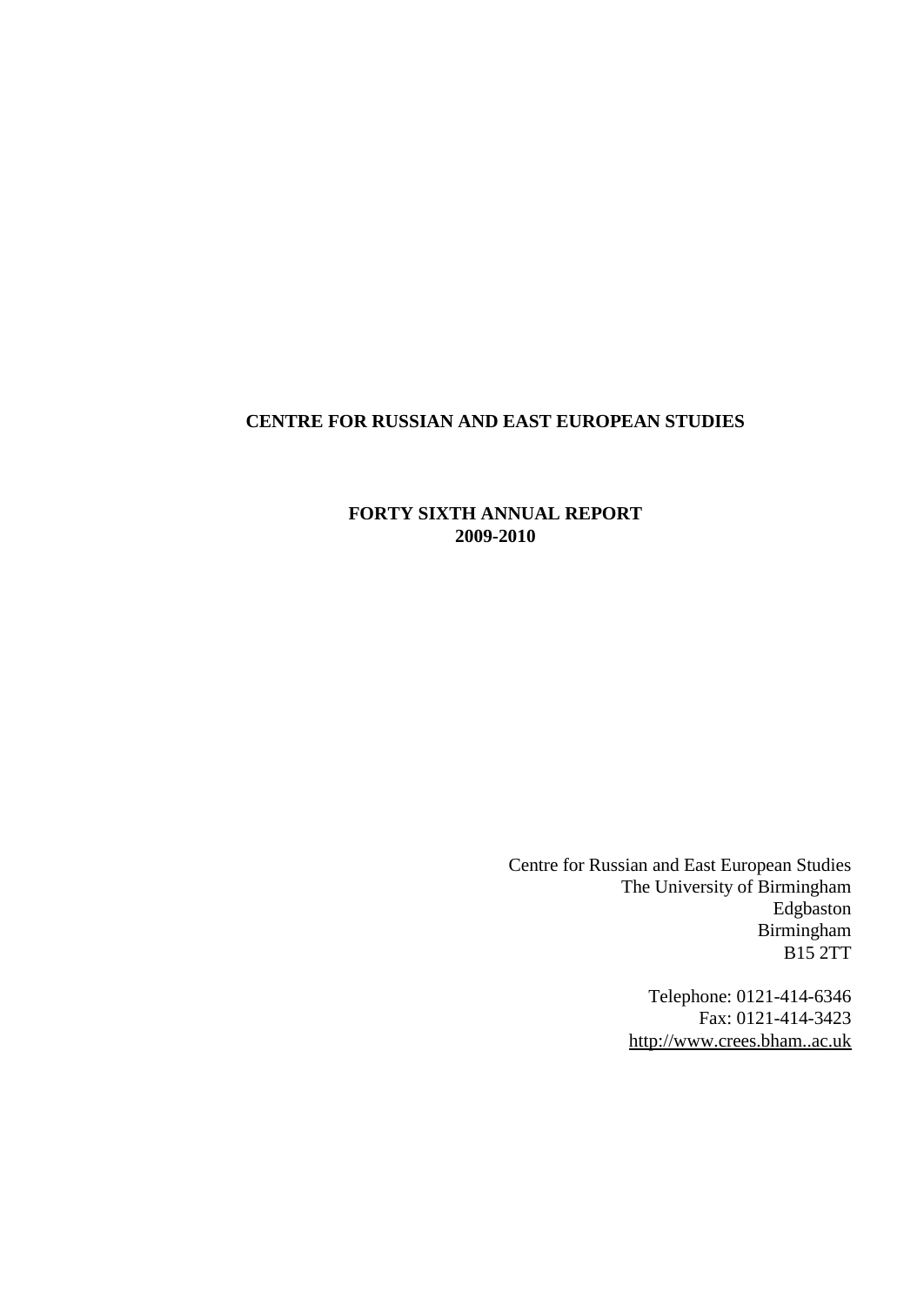#### **CENTRE FOR RUSSIAN AND EAST EUROPEAN STUDIES**

#### **Director**

DL Averre, BA (Manchester), PhD (Manchester)

## **Deputy Director**

Kataryna Wolczuk, MLaw (Gdansk), MSocSc, PhD, Ukrainian Studies

#### **Professor of Russian Economic Studies**

JM Cooper, BScEcon (Bath), PhD

## **Professor of Central South-East European Politics**

Judy Batt, BSocSc, PhD, Central and East European Politics

## **Senior Fellow and Emeritus Professor**

RW Davies, BA (Lond), PhD

**Emeritus Professor of the Political Economy of Russia and Eastern Europe** P Hanson, MA (Cantab.), PhD

#### **Emeritus Professor of Russian History**

Maureen P Perrie, MA (Edin), MA

#### **Reader in Soviet and Russian History**

Dr Deema Kaneff, PhD Adelaide EA Rees, BA York, PhD, History

#### **Senior Lecturers**

TJ Haughton, BSc (Econ) (LSE), MA (Lond), Dip (Westminster), PhD (UCL), Politics of Central and Eastern Europe JR Smith, BA (Oxon), MA (Lond), PhD (Lond), Twentieth Century Russian History

#### **Lecturers**

JB Morris, BA (Lancaster), MA (Lond), PhD (Sussex) Dr Natasha Rulyova, BA (Perm, Russia), MPhil (Cambridge), PhD (Cambridge) DJ White, BA (Wolverhampton), MA, PhD, Russian Politics Cai Wilkinson, BA, MA, PhD (from September 2009)

#### **Language Tutors**

Tanya Lipatova, BA (St Petersburg), MA (St Petersburg), Tutor in Russian Language Jelena Williams-Pozdnjakova, BA (Tartu, Estonia), MA (Tartu, Estonia), Dip (Moscow Pushkin Institute), City & Guilds 9284 ESOL, Tutor in Russian Language Katarzyna Berent, Part-time Tutor in Polish Language

#### **Senior Research Fellow**

Galina M Yemelianova, MA (Moscow), PhD (Moscow)

## **Research Fellows**

R Connolly, BA (Essex); MA (Essex); PhD Melanie J Ilic, BA (Manchester), MPhil, PhD (part-time)

#### **Honorary Professor**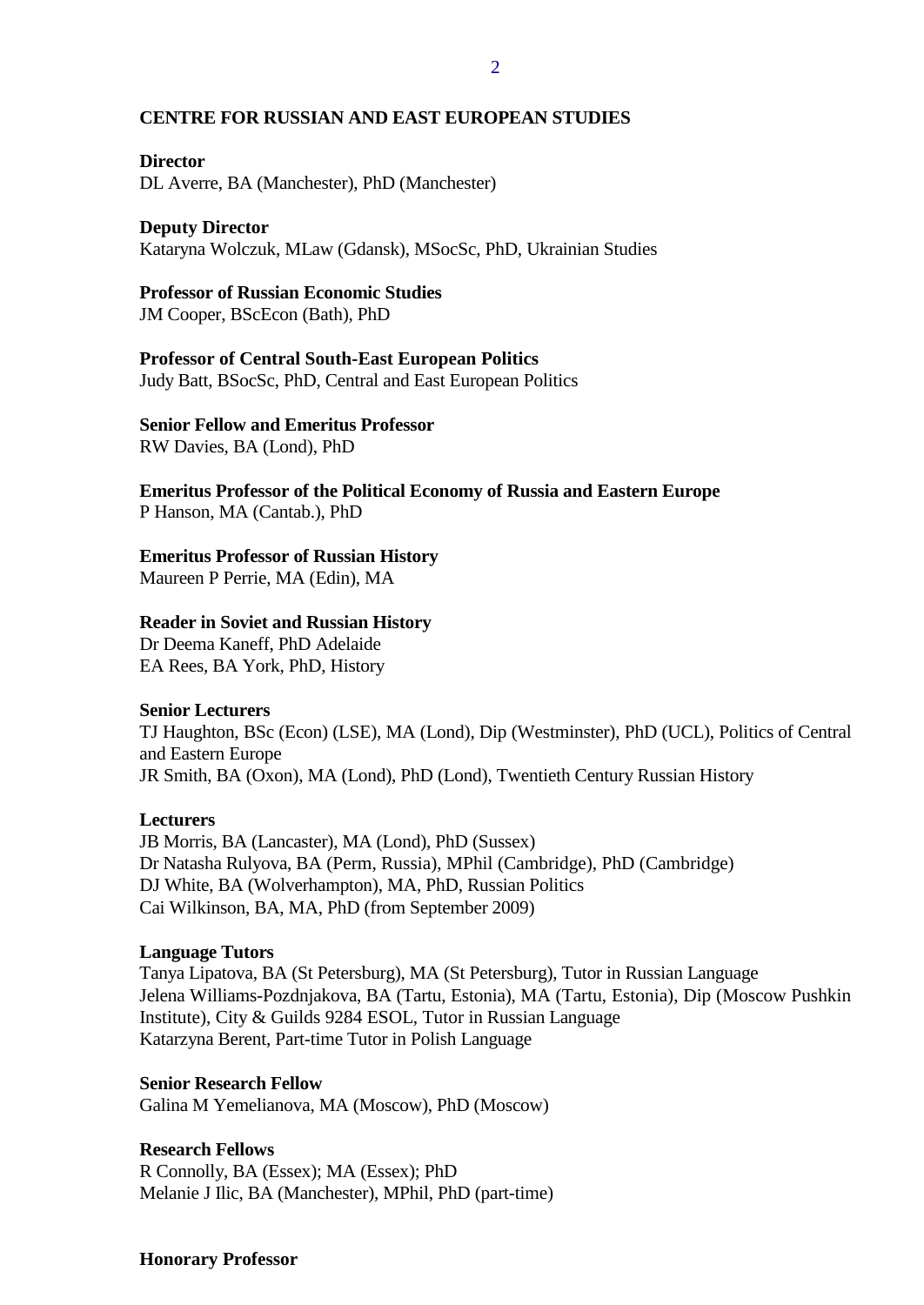Sir Rodric Braithwaite, LLD, MA(Cantab), GCMG

#### **Honorary Senior Lecturers**

D Adshead, BA, Mlitt, FIL M Pushkin, BA (Cantab)

#### **Honorary Senior Research Fellows**

C Beauman BA (Cantab), MA (Columbia) Professor MJ Bradshaw, BSc, MA (Calgary), PhD (British Columbia), FRGS NJ Dunstan, MA (Cantab), PhD (Sheff) Professor M Harrison, BA (Cantab), DPhil (Oxon) Professor S Malle, DottScPol (Rome), PhD (Calif) J Mullen, MA (Cantab) Professor DM Nuti, DottLegg (Rome), MA, PhD (Cantab) Professor R Sakwa, BA (Lond), PhD

#### **Honorary Research Fellows**

JD Barber, BA, PhD (Cantab) MJ Berry, BA (Lond), Russian for Social Scientists Elena Denezhkina, Dip Econ (Kiev), PhD (Leningrad) Linda Edmondson, BA (York), MA (Sus), DipRuss (Sur) PhD (Lond) Erica Richardson, BA, MSocSc, PhD A Rimmington, BSc (Leic), DipSocSc, PhD JN Westwood, BCom, MA, PhD (Montreal) Professor SG Wheatcroft, BA (Keele), PhD Sarah Whitmore, BA (Staffs), MSocSc, PhD

#### **Associate Members**

A Campbell, BA (Bristol), PhD (Brunel), International Development

#### **Adjoint Members**

Stefan Bouzarovski - Buzar, BA, Msc Dist (Oxon), DPhil (Oxon), School of Geography, Earth and Environmental Sciences Dominique Moran, BA(Hons) (Oxon), DPhil (Oxon), School of Geography, Earth and Environmental Sciences DJB Shaw, BA, PhD (Lond.), School of Geography and Environmental Sciences

#### **Secretaries**

Tricia A Carr Marea B Arries Veta Douglas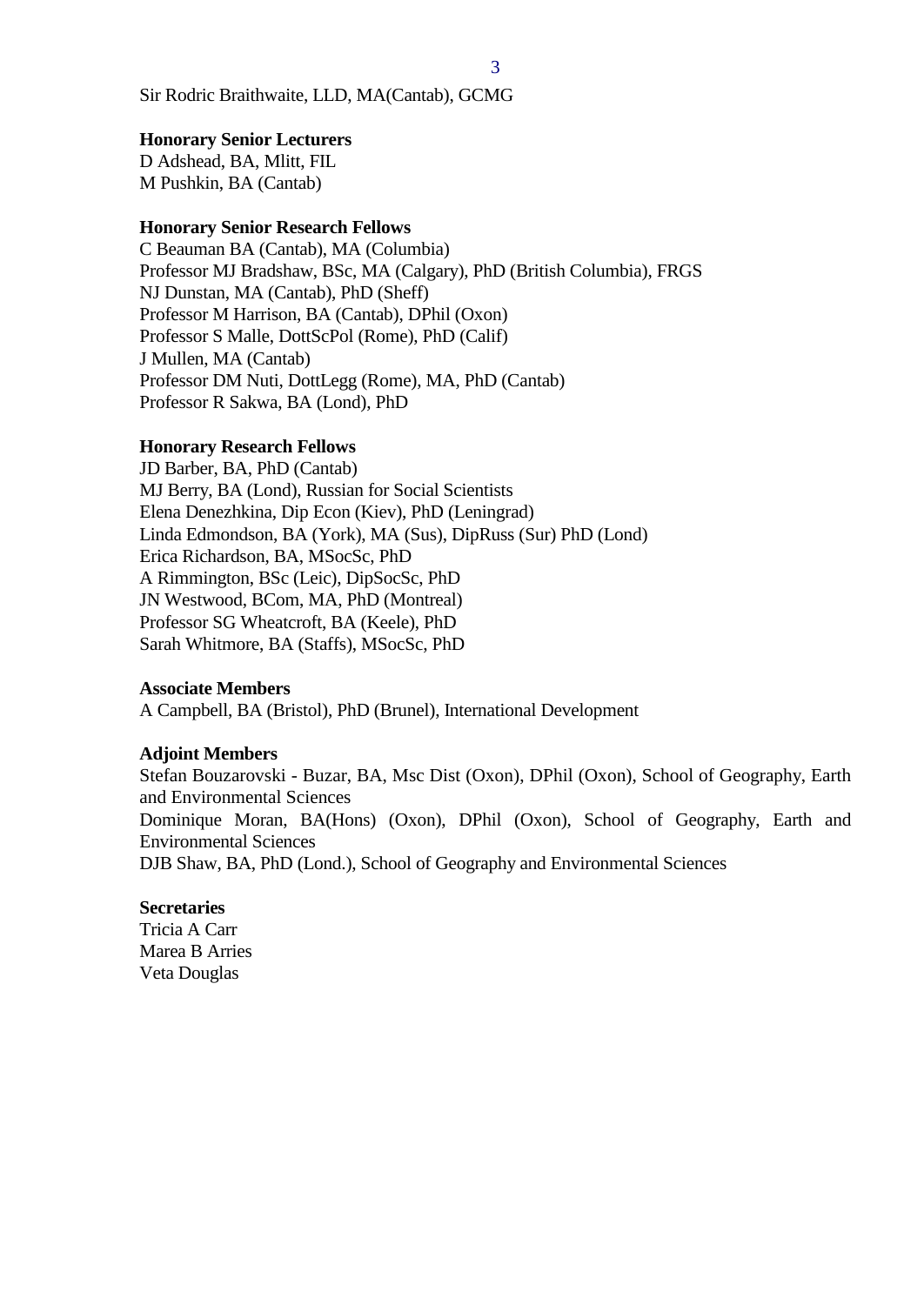# **CENTRE FOR RUSSIAN AND EAST EUROPEAN STUDIES FORTY SECOND ANNUAL REPORT, 2009/2010**

# **CONTENTS**

| <b>CENTRE FOR RUSSIAN AND EAST EUROPEAN STUDIES _____________1</b>                                                                                                                                                                  |           |
|-------------------------------------------------------------------------------------------------------------------------------------------------------------------------------------------------------------------------------------|-----------|
| INTRODUCTION                                                                                                                                                                                                                        | 5         |
|                                                                                                                                                                                                                                     |           |
|                                                                                                                                                                                                                                     |           |
|                                                                                                                                                                                                                                     |           |
|                                                                                                                                                                                                                                     | 7         |
|                                                                                                                                                                                                                                     |           |
|                                                                                                                                                                                                                                     | 8         |
|                                                                                                                                                                                                                                     | 8         |
|                                                                                                                                                                                                                                     | 9         |
|                                                                                                                                                                                                                                     |           |
|                                                                                                                                                                                                                                     |           |
|                                                                                                                                                                                                                                     |           |
|                                                                                                                                                                                                                                     |           |
| <b>PUBLICATIONS</b>                                                                                                                                                                                                                 | $-11$     |
| Books and Articles published by Members, Associate Members and Honorary Research Staff of                                                                                                                                           |           |
|                                                                                                                                                                                                                                     |           |
|                                                                                                                                                                                                                                     |           |
|                                                                                                                                                                                                                                     |           |
|                                                                                                                                                                                                                                     |           |
|                                                                                                                                                                                                                                     |           |
|                                                                                                                                                                                                                                     |           |
|                                                                                                                                                                                                                                     |           |
| <b>Russian Films</b> Property of the Contract of the Contract of the Contract of the Contract of the Contract of the Contract of the Contract of the Contract of the Contract of the Contract of the Contract of the Contract of th | <b>18</b> |
|                                                                                                                                                                                                                                     |           |
|                                                                                                                                                                                                                                     | 19        |
|                                                                                                                                                                                                                                     |           |
| PRIZES AWARDED TO STUDENTS 20                                                                                                                                                                                                       |           |
| <b>APPOINTMENTS AND PERSONALIA</b>                                                                                                                                                                                                  | 21        |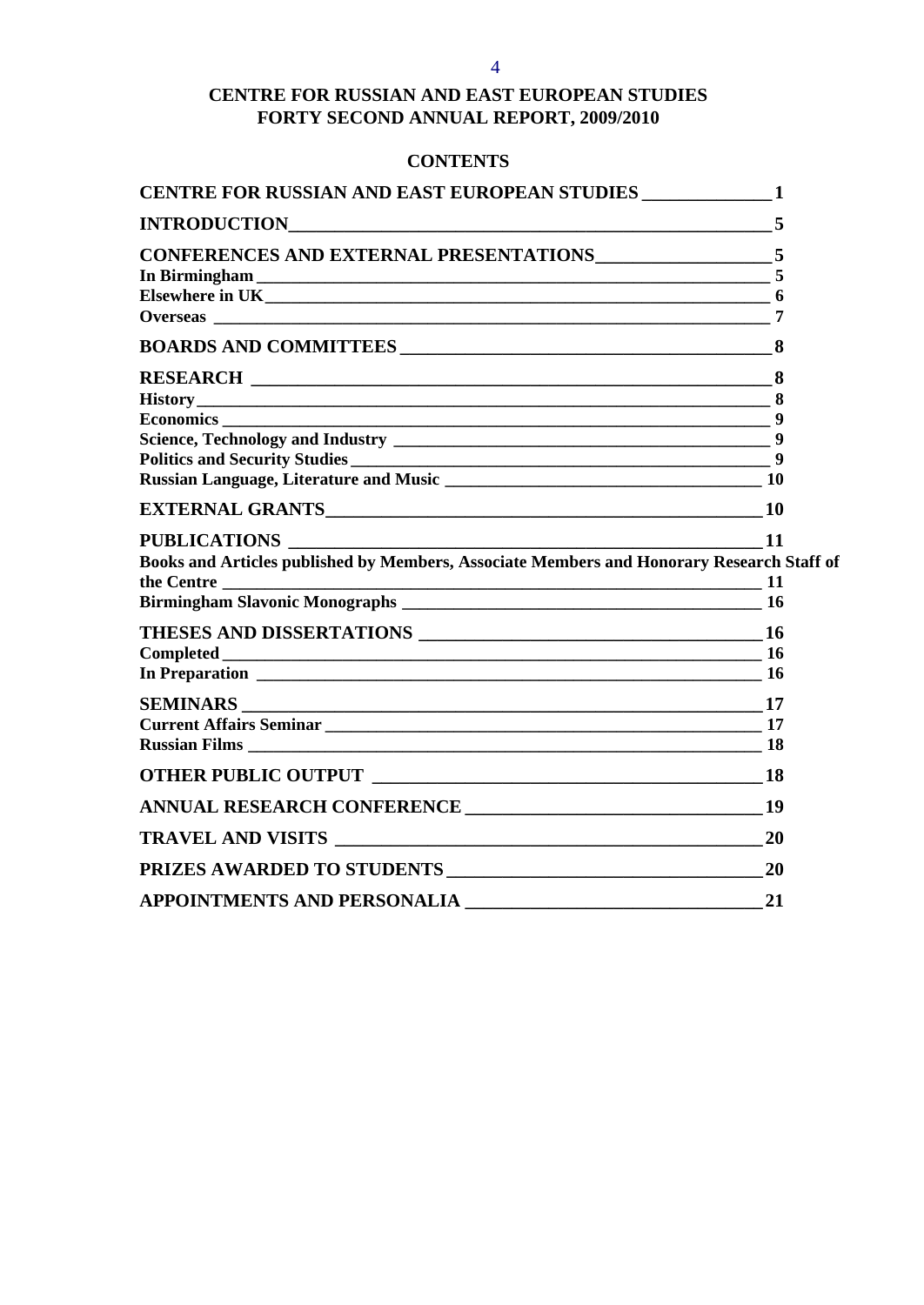#### <span id="page-4-0"></span>**INTRODUCTION**

In 2009-2010 CREES continued to play a full part in the activities of the School of Government and Society, established as a result of University restructuring in 2008, and to build on the excellent result achieved at the 2007 Research Assessment Exercise in terms of publications and impact-related activities as we move towards the 2013 Research Excellence Framework. CREES has, as well as sustaining its own programme of activities, been central in carrying forward European Studies at the University of Birmingham, organising an impressive programme of European Research Institute events as well as contributing to the Graduate Centre for Europe. The Centre maintains research and teaching collaborations with other departments in the School of Government and Society and elsewhere in the University.

The Centre continued to lead national initiatives in research and teaching as one of three core UK institutions (with Oxford and UCL) in the ESRC-funded Central and East European Language-Based Area Studies (CEELBAS) scheme, and through the UK Russian Language Group for teachers of Russian at all levels of education. Informal feedback indicated that CEELBAS has been recognised as the best of the LBAS centres, including for forging links between academia and the policy community. It has also stimulated 'new blood' in the field, and has benefited enormously from the award of two post-doctoral fellows and ten PhD studentships in total (with an additional two studentships having been awarded to GEES). The Centre continues to host recognised international scholars and collaborate in international projects and networks, including with European studies associations such as the University Association of Contemporary European Studies. We are particularly fortunate in that former senior CREES staff, notably Bob Davies, Phil Hanson and Maureen Perrie, and students continue to make a substantive contribution to the CREES profile.

One highlight of the year was the nomination for a BUAFTA (only slightly less prestigious than a BAFTA) – the Birmingham University Award for Tremendous Achievement - of our very own Supremes: Tricia Carr, Marea Arries and Veta Douglas. The girls have, as ever, formed the hub of the Centre and have our undying gratitude and affection.

We were sad to note the departure of Dr Jeremy Smith, after several years of sterling contribution to the Centre's research and teaching in history. Jeremy has taken up a post in Finland and we wish him and his family all the best for the future.

It remains a privilege to lead a Centre which is recognised internationally and nationally  $-$  if not always locally – as a leading research and teaching department in its field.

Derek Averre Director, CREES

## <span id="page-4-1"></span>**CONFERENCES AND EXTERNAL PRESENTATIONS**

#### <span id="page-4-2"></span>**In Birmingham**

Dr Averre organised the conference 'Russia: A Part of Europe or Apart from Europe?' on behalf of the BASEES-UACES network in collaboration with the Centre for Russian and East European Studies (CREES) and the European Research Institute, University of Birmingham on 27–28 November 2009, at which Professor Julian Cooper and Dr Connolly delivered a paper on 'Russia-EU Economic Relations'.

Dr Connolly gave a presentation on 'The Global Financial-Economic Crisis and the Russian Economy' at the Security and Conflict Studies Workshop entitled 'Sources of Insecurity' at the University of Birmingham in September 2009 and in December he presented a paper on 'The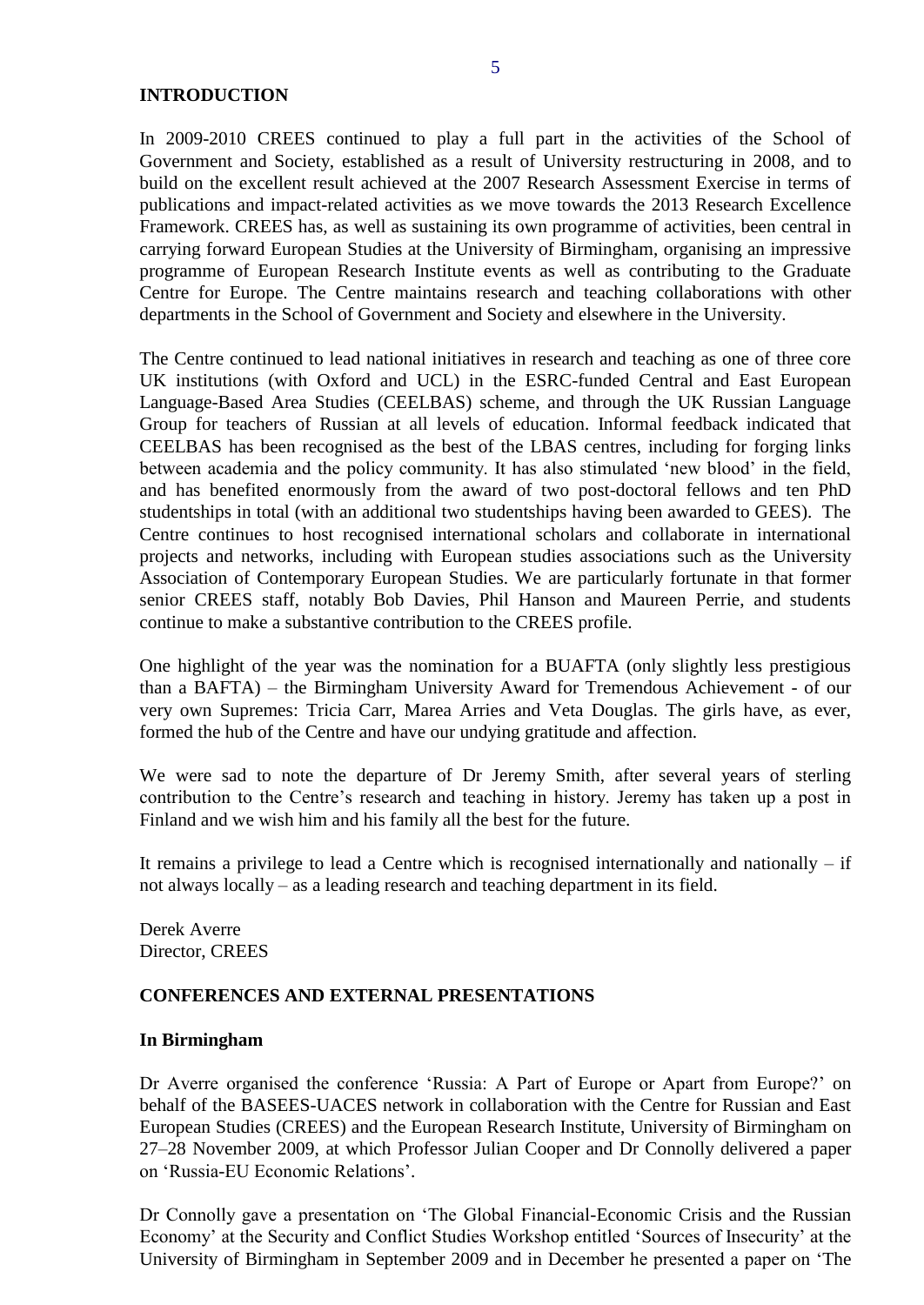Economic Crisis and the EU's Eastern Neighbours: Causes and Consequences' at the Aston Centre for Europe/European Commission Conference on The European Neighbourhood Policy' at The University of Aston. In January he spoke on 'The Global Financial-Economic Crisis and Emerging Europe' at a Cross-College Europe Seminar entitled 'Europe and the Crisis', at the European Research Institute, University of Birmingham.

Professor Cooper spoke at a conference in December on 'Soft Power, Hard Choices – What next for Europe's Neighbourhood Policy', at Aston University (sponsored by the European Commission External Relations and the European Commission Representation in the UK; organised by ex-CEELBAS postdoctoral fellow, Dr Nathaniel Copsey). Dr Averre also spoke at this conference on 'Soft Power, Hard Choices: What Next for Europe's Neighbourhood Policy?'

Dr Haughton organised two ERI Cross college Europe Seminars:

- **Democracy and Its Opponents in Contemporary Europe** (30 November 2009): among the speakers were Daniele Albertazzi and Duncan McDonnell (Italian Studies), Karin Bottom (INLOGOV), Tim Haughton (CREES) and David White (CREES)
- **Europe and the Financial Crisis** (27 January 2010)**:** among the speakers were Stefan Bouzarovski (GEES), Richard Connolly (Economics), John Fender (Economics), Rainer Hillebrand (IGS/POLSIS) and Luca Rubini (Law).

## <span id="page-5-0"></span>**Elsewhere in UK**

Dr Averre presented a paper on 'A Reluctant Troika? US, EU and Russian Perceptions of European Security' in March at the University of Glasgow.

Professor Cooper gave a talk on 'Dialogue with Russia: Moving from a Resource Based to a Knowledge Based Economy' in November at a conference in Wilton Park and in December he made a seminar presentation on 'Russia and the Global Economic Crisis' at the University of Cambridge and was also invited to participate in a conference entitled 'Towards a New European Security Architecture' at the International Institute for Strategic Studies in London. In February he participated in a CEELBAS-EBRD seminar in London on 'Knowledge Economy Prospect in SE Europe' and also gave a talk on 'The Economic Dimension of Russian Military Reform' at a Chatham House seminar on 'Russian Military Reform'. In May he chaired another Chatham House seminar on 'Ukrainian Economy' where the speaker was Anders Aslund and in June he delivered a talk on 'The Key Challenges of Russia's Modernisation' at a Chatham House/CEELBAS seminar on 'Agents of Russia's Modernisation'.

Dr Haughton delivered a paper on 'Vulnerabilities, Accession Hangovers and the Presidency Role: Slovakia, Slovenia and the Czech Republic's Choices for Europe' at the School for Slavonic and East European Studies, University College London in October 2009.

## *Honorary Senior Research Fellows*

Professor Malle chaired a panel on 'Consensus and Controversy: Unfinished Business' at a Conference on 'Privatisation in Russia: Decisions and Outcomes, 1991-1997' in November at St Anthony's College, Oxford.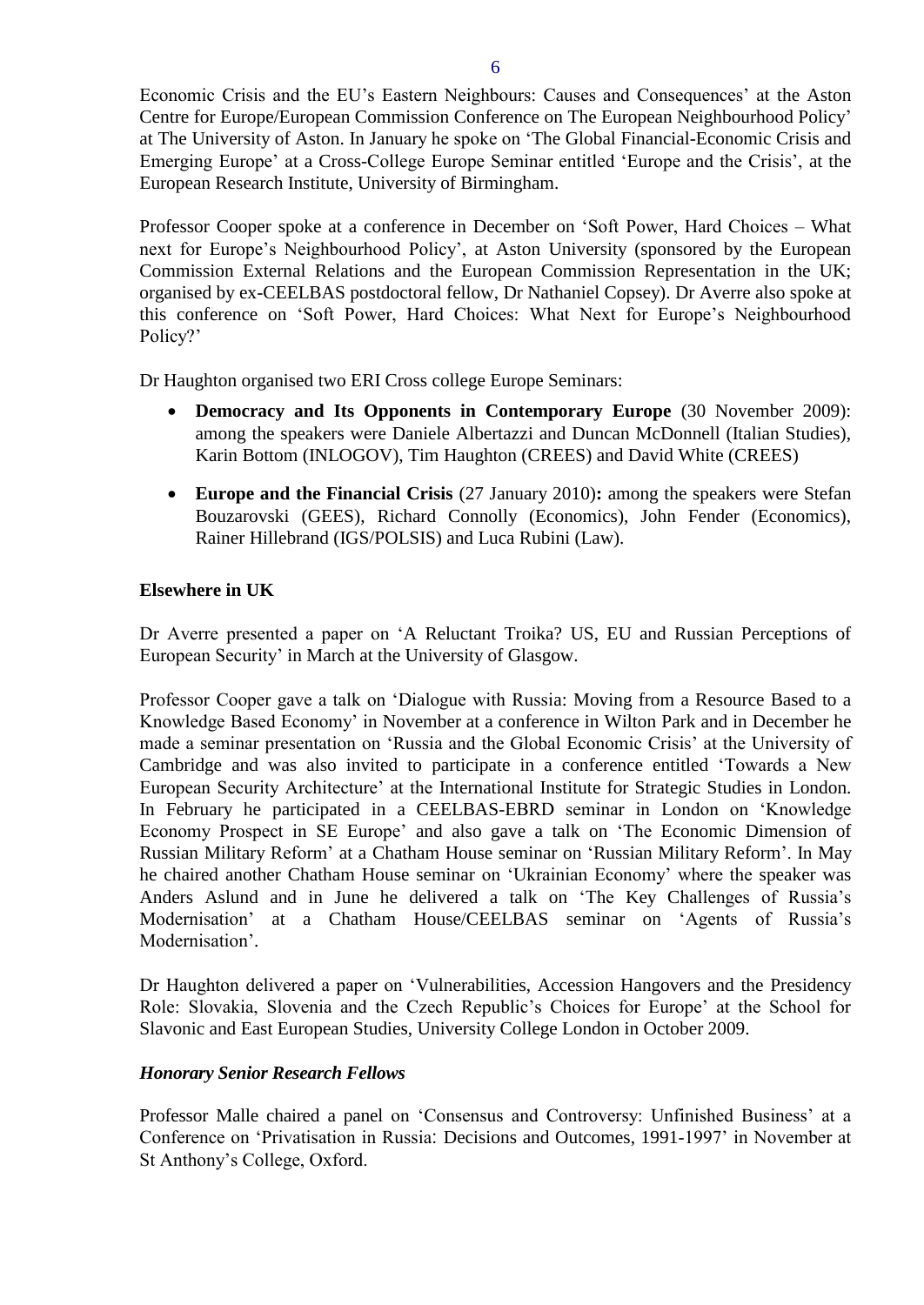#### <span id="page-6-0"></span>**Overseas**

The VIII World Congress of the International Council for Central and East European Studies (ICCEES) took place in Stockholm from 26-31 July 2010. Participants included leading economists from Italy, Finland and Sweden and also Richard Connolly, CEELBAS Postdoctoral Fellow at CREES. Julian Cooper convened a panel on 'Russia and the Global Financial-Economic Crisis'. Professor Cooper has presented papers at all but one of the eight ICCEES world congresses held to date. He also chaired two other panels and for one was also discussant. Dr Deema Kaneff co-organised a panel entitled 'Postsocialist Development in a Global Economy' which included papers from scholars from universities in Germany, Hungary, Britain and Ireland. Deema also presented her paper, entitled: ''The Market is Far Away': Positioning Rural Ukraine in the Global Economy'. Professor Hanson served as an invited member of the International Academic Committee for the Congress and also chaired one plenary session and delivered two papers. Professor Silvana Malle delivered a paper on 'What is the Impact of the Financial Crisis on Russia's Economic and Political Structure', at a panel on 'Economic Developments in Russia' and acted as a chairperson in another two panels, one on the 'Russian Economy' and the second on 'Energy Issues'.

Dr Averre attended the UACES Annual Conference in Angers in September 2009 where he gave a paper on 'The Future of the EU-Russia 'Strategic Partnership': Some Security Considerations' and in December at the Transatlantic Strategy Forum: European Union, United States and Global Governance: Major Trends and Challenges, in Brussels, he delivered a paper entitled 'The US, the EU and Russia: A 'Strategic Partnership' or a New *détente*?'. In April he spoke on 'Security Governance and Russia' at the EU Institute for Security Studies, Paris and later that month at the GARNET Conference, Brussels, he gave a talk entitled 'European Security Governance: Rethinking Russia's Role'. In June he delivered a paper at the ECPR 5<sup>th</sup> Pan-European Conference, Porto on 'EU-Russia Relations: A Partnership for Modernization?' and in September 2010 at the UACES Annual Conference, Bruges, he spoke on 'Triangulation or Strangulation? The US, the EU and Russia in European Security Governance'.

Professor Cooper gave a seminar presentation in December on the 'Global Economic Crisis and Its Impact on Russia's Military Potential', at the Centre d'études et recherches internationales, Sciences-Po, Paris (convened by Professor Marie Mendras, newly appointed head of policy planning department, French Ministry of Foreign Affairs). In January he spoke on 'Developments in Russia' at the NATO Defence College in Rome.

Dr Haughton delivered a paper on 'Vulnerabilities, Accession Hangovers and the Presidency role: Slovakia, Slovenia and the Czech Republic's Choices for Europe' at the UACES Conference in Angers, France in September 2009 and also spoke on '(The Lack of) Critical Junctures in Czech Politics' at Masaryk University, Brno, Czech Republic. In November he gave a presentation on 'Party Politics in the Czech Republic' to the roundtable 'The European Union, the Awkward Uncle in the Castle and the Course of Czech Politics in the Past Two Decades' at the American Association for the Advancement of Slavic Studies Annual Congress in Boston. Dr Haughton presented a talk on 'Preferences, Presidencies and Vulnerabilities: Slovakia, Slovenia and the Czech Republic's Choices for Europe' at Osnabrueck University in January and to the Slovak Foreign Policy Association/Comenius University, Bratislava in February. In April he gave a presentation on 'Vulnerabilities, Accession Hangovers and the Presidency Role: Explaining New Member States' Choices for Europe' at the University of Vienna/Institute for Advanced Studies/Austrian Political Science Association, Vienna.

#### *Honorary Senior Research Fellows*

Professor Malle was invited to participate at the [Centre for Research into Post-Communist](http://www.crce.org.uk/)  [Economies](http://www.crce.org.uk/) (CRCE) conference on 'Demographics and Migration in Europe, East and west,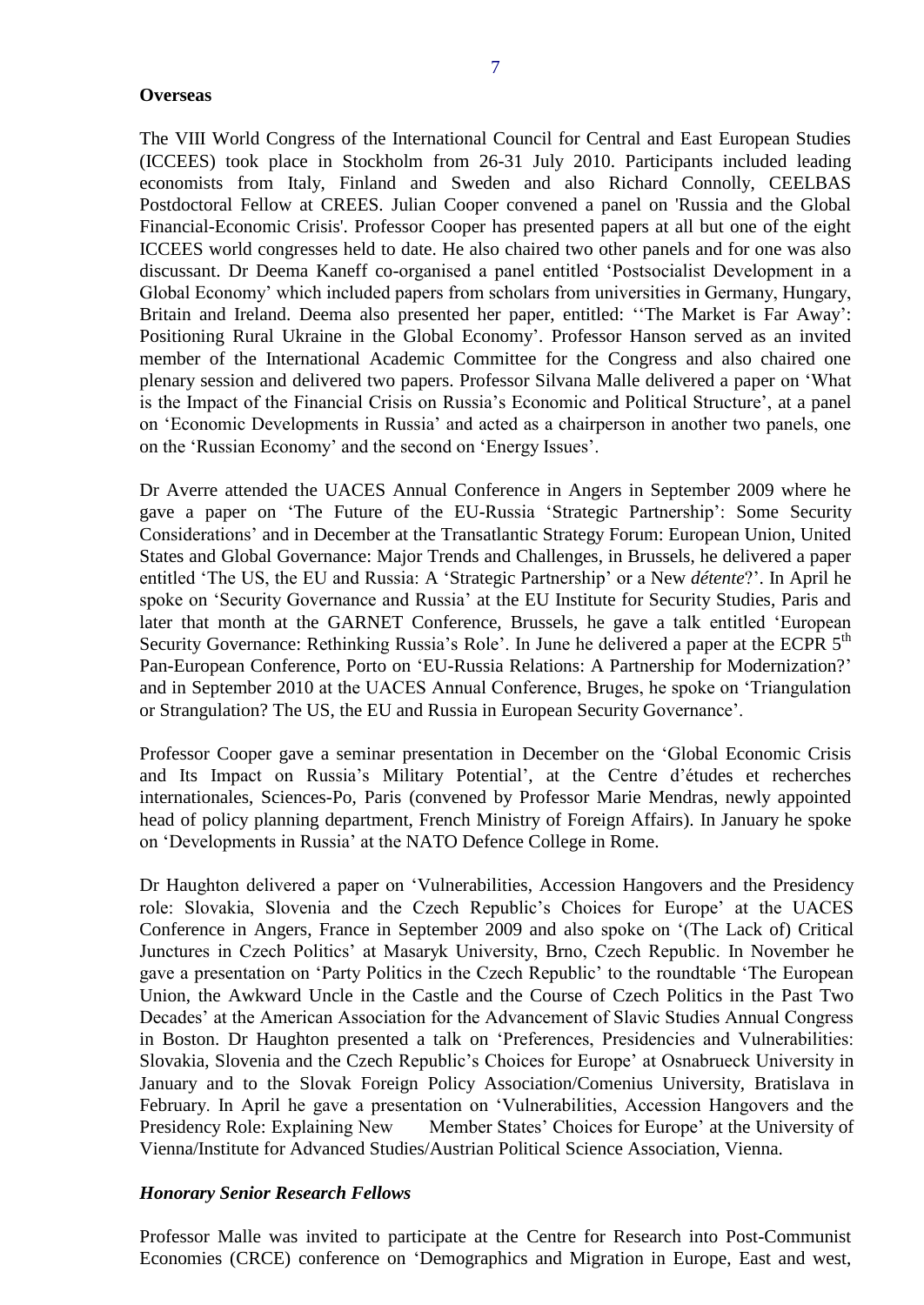including Russia in Kranj, Slovenia' in September and in October was invited to participate in a NATO Defense College meeting on 'Russia and Wider European Security' at a time of Summits.

#### *Honorary Research Fellows*

Dr Renz was invited to speak on 'Internal Security Developments', at a seminar on 'Medvedev's first two years in office' at the Aleksanteri Institute in Helsinki in September 2010 and in November she was asked to give a seminar on 'Russia's Participation in Stabilisation Operations' at the Oxford Leverhume Programme on the Changing Character of War (CCW) seminar series in Oxford. She also contributed to the United Kingdom's Joint Command and Staff College's Advanced Command and Staff Course in the form of a lecture and seminar on 'Russian Security'. The audience were around 300 officers from the British armed forces and 20 other states. This is an ongoing annual engagement since 2007.

## <span id="page-7-0"></span>**BOARDS AND COMMITTEES**

Dr Averre served as a member of the editorial board of journal *European Security.*

Professor Davies continued to serve as an Honorary Vice-President of the Society for Cooperation in Russian Studies. He is an Honorary Life Member of The British Association for Slavonic and East European Studies (BASEES).

Professor Hanson continued as an Associate Fellow of the Chatham House Russia and Eurasia Programme and as Senior Common Room Member, St Antony's College, Oxford and also as Trustee for the Centre for Research in Post-Communist Economies, London. He also continued to serve on the Editorial Boards of *Post-Communist Economies* and *Eurasian Geography and Economics.*

## <span id="page-7-1"></span>**RESEARCH**

#### <span id="page-7-2"></span>**History**

## *Honorary Senior Research Fellows*

Professor Davies continued his work for the final volume of *The Industrialisation of Soviet Russia.* With the assistance of Michael Berry, he collected material from Soviet newspapers and journals covering the period 1936-1939. He submitted to the ESRC the final report on his grant RES-00-1443, *Soviet Economic Policy and Development from the XVIII to the XIX Party Congresses, 1934-1939*. The project examined the mutual impact of Soviet state economic policy, development and structure in the years 1934-9. In the years 1934-6 the economy developed rapidly after earlier investment and sacrifices. In 1937-9 growth was harmed by the Stalin terror-repressions of 1936-8, and by the need to increase military expenditure in view of the threat from Nazi Germany and Japan.

Continuing her work on popular attitudes towards the legitimacy of the first Romanov tsars, Professor Perrie researched the Zaporozhian Cossacks' perceptions of Tsar Aleksei Mikhailovich in the mid-17th century, and also the views held by Old Believer Don Cossacks in the 1680s of the joint tsars Ivan and Peter Alekseevich. She wrote draft texts on these topics which may eventually become chapters of a monograph.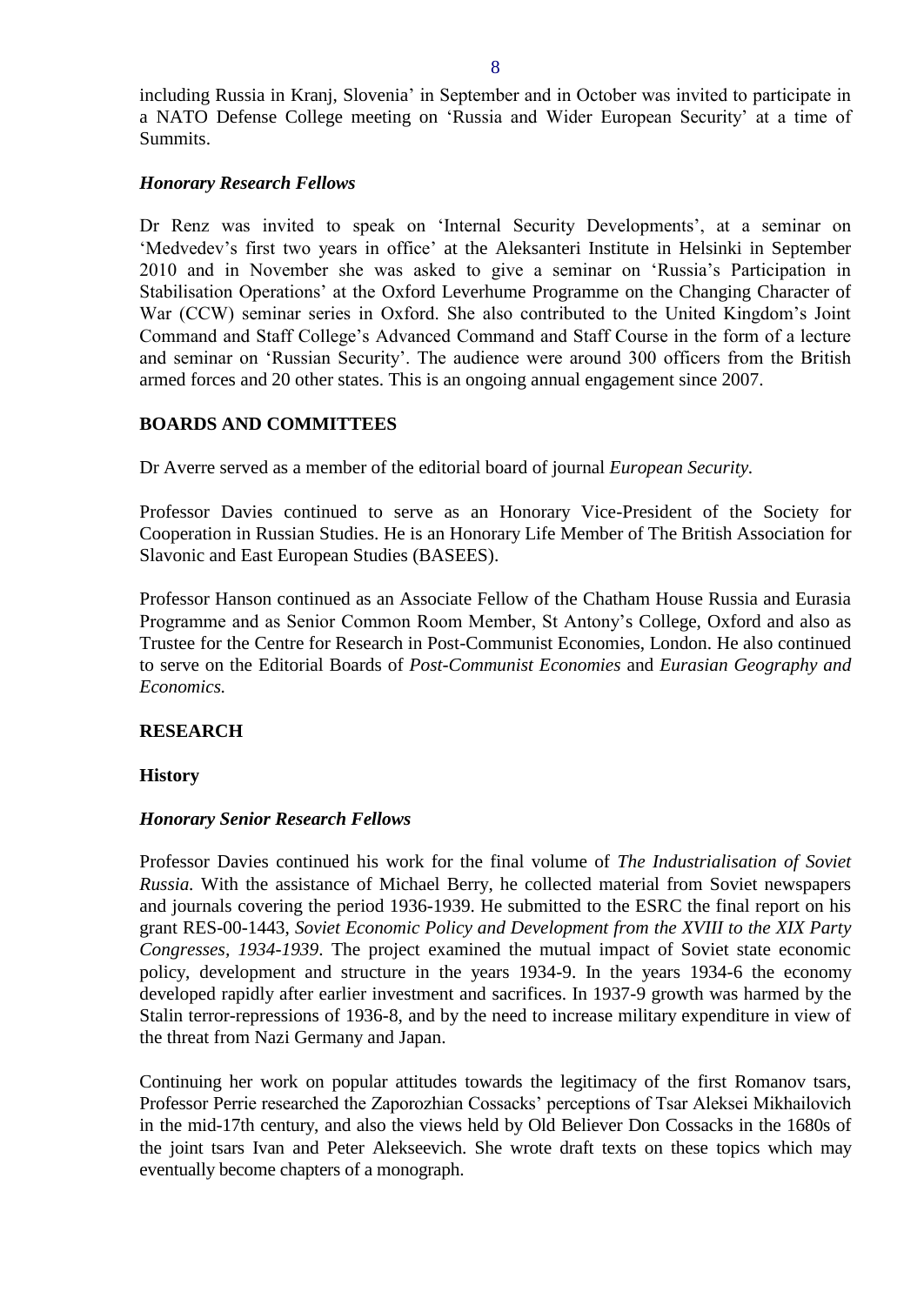## <span id="page-8-0"></span>**Economics**

Richard Connolly has been serving as CEELBAS Research Fellow since March 2009. During this time he has worked on three main areas. First, he completed his PhD which was awarded in December 2009. Second, he has researched the effects of the ongoing global financialeconomic crisis and its effects on the post-socialist region. This has resulted in two publications. The first, with the Bank of Finland, highlighted the financial vulnerabilities of the economies of the region. The second, published in an on-line newsletter aimed at policy makers and journalists (Russian Analytical Digest) assessed the effects of the crisis on the financial stability of the Russian federation. The third area of research with which Richard is concerned relates to the development of high-technology and knowledge-based industries in Emerging Europe. During the past year, Richard has conducted an extensive literature review, constructed an extensive trade and production database, and has carried out a series of econometric tests on his data. This has laid the foundations for a number of publications over the course of 2010-11. These publications focus on issues of structural transformation in the Western Balkans, Russia and Emerging Europe more generally.

Julian Cooper's research focused on the impact of the global financial-economic crisis on Russia, prospects for modernisation of the Russian economy, Russia-EU economic relations, and the economics of defence and security. Work is underway on a book devoted to the postcommunist economic development of Russia and future prospects within the emerging global economic order.

Philip Hanson worked on current Russian economic policy; inward and outward foreign direct investment and the late writings on the fall of communism by Alexander Zinoviev. Papers on all these topics were published during the year. Hanson has begun work on modernization policies in Russia and on a comparison of the Russian and Turkish economies.

## *Honorary Senior Research Fellows*

Professor Harrison worked on a variety of projects ranging from the historical national accounts of Russia in the Great War and Civil War to accounting fraud among Soviet managers and global patterns of interstate conflict since 1870, with the intention of submitting papers to journals. With Jeremy Smith he co-organized the CEELBAS Midlands Russia Seminar (£1,780 from the Centre for East European Language Based Studies). He also chaired the Ed A. Hewett Prize committee of the American Association for the Advancement of Slavic Studies.

## <span id="page-8-1"></span>**Science, Technology and Industry**

Dr Averre continued his research into science, technology and industry in the USSR successor states under the terms of an externally-funded project, producing reports and advising government officials.

## <span id="page-8-2"></span>**Politics and Security Studies**

Dr Averre continued his research into Russian foreign and security policy and arms control/non-proliferation issues, making numerous conference and seminar presentations on these topics and contributing written evidence to the House of Commons Foreign Affairs Committee inquiry into 'Global Security: Non-Proliferation'. He contributed to activities of the Centre for Studies in Security and Diplomacy at the University of Birmingham.

Dr Haughton's work in the 2009-10 academic year was focused on three main areas. Firstly, he completed work on an ESRC-funded project examining the European preferences of three new EU Member States: Slovakia, Slovenia and the Czech Republic. In addition to articles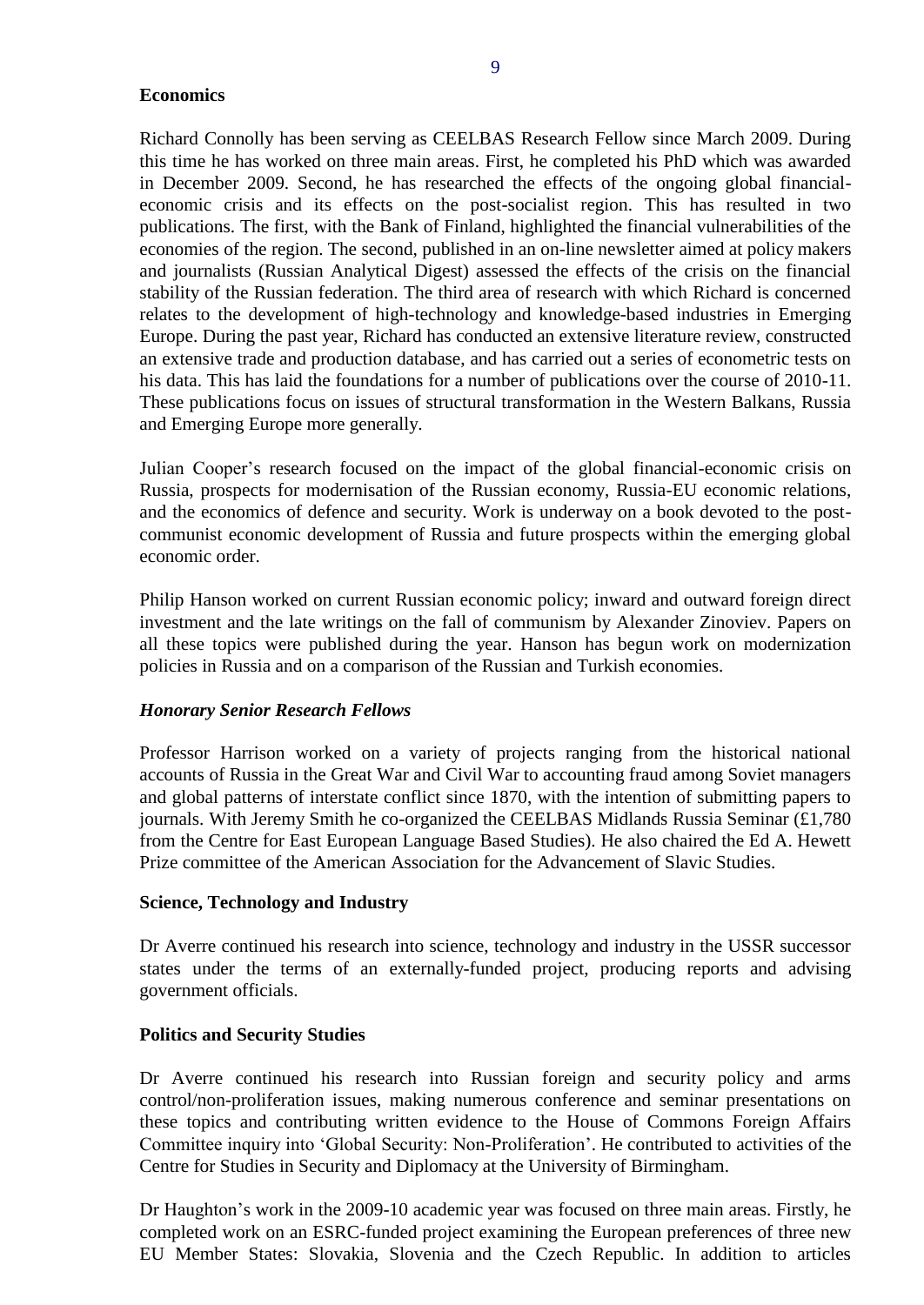published in *Europe-Asia Studies* and the *Journal of Communist Studies and Transition Politics* during this year, he also had a working paper published in the Harvard University's Centre for European Studies working paper series. Secondly, he continued to examine the interaction between the domestic and European level of politics which is discussed in a forthcoming article in *Political Studies Review*. Thirdly, given the impending Czech and Slovak elections he devoted a large slice of his research time to following the twists and turns of both election campaigns yielding a short article in *West European Politics* and providing the basis for a large research project into party system (in)stability in Central and Eastern Europe.

Dr Renz's central research interests continued to focus on the policy of security and defence in contemporary Russia. Due to a number of invitations to contribute to edited collections and to present at conferences Dr Renz continued to further her research interest in Russian civilmilitary relations. However, her work on Russian military reform remained the central pillar of her research. She continued to work on a co-authored monograph on Russian military reform with Dr Rod Thornton, which will be published by Reaktion books.

Dr Whitmore was on maternity leave from October 2009 – August 2010 and (in the main) was not research active during this time. However, during September she submitted the End of Award Report for her ESRC project on 'Parliamentary Oversight in Russia and Ukraine' and submitted a paper falling out of this project to *Europe-Asia Studies.* In March she presented an expert evaluation on the final report of a project 'Raising the Effectiveness of Ukrainian Parliamentarism' by the Westminster Foundation for Democracy and Laboratory of Legislative Initiatives at a conference in Kyiv. She is currently working on a paper on 'dominant' parties in Russia and Kazakhstan with Dr Rico Isaacs (Oxford Brookes University).

## <span id="page-9-0"></span>**Russian Language, Literature and Music**

The revision and updating of the University of Birmingham Basic Reading Course in Russian for Social scientists was completed by Mike Berry under the auspices of a CEELBAS project led by Jeremy Morris. The revision incorporated the results of a frequency count of Russian newspaper materials from 1997 and most of the texts were updated to include many recent texts and some new topics including especially international relations.

Mike Berry continued to provide research assistance for Professor R W Davies in gathering material in connection with his work on the economic history of the USSR.

Following the death of Professor R E F Smith early in 2010 the manuscript of his book on the history of Costume in Russia up to Peter the Great has been collected together and a start has been made on preparing this for publication in some form by Mike Berry.

## <span id="page-9-1"></span>**EXTERNAL GRANTS**

Arms Control and Economic Transition, £64,480, UK Government, 1 June 2010 to 31 May 2011, Principal Investigator: Dr DL Averre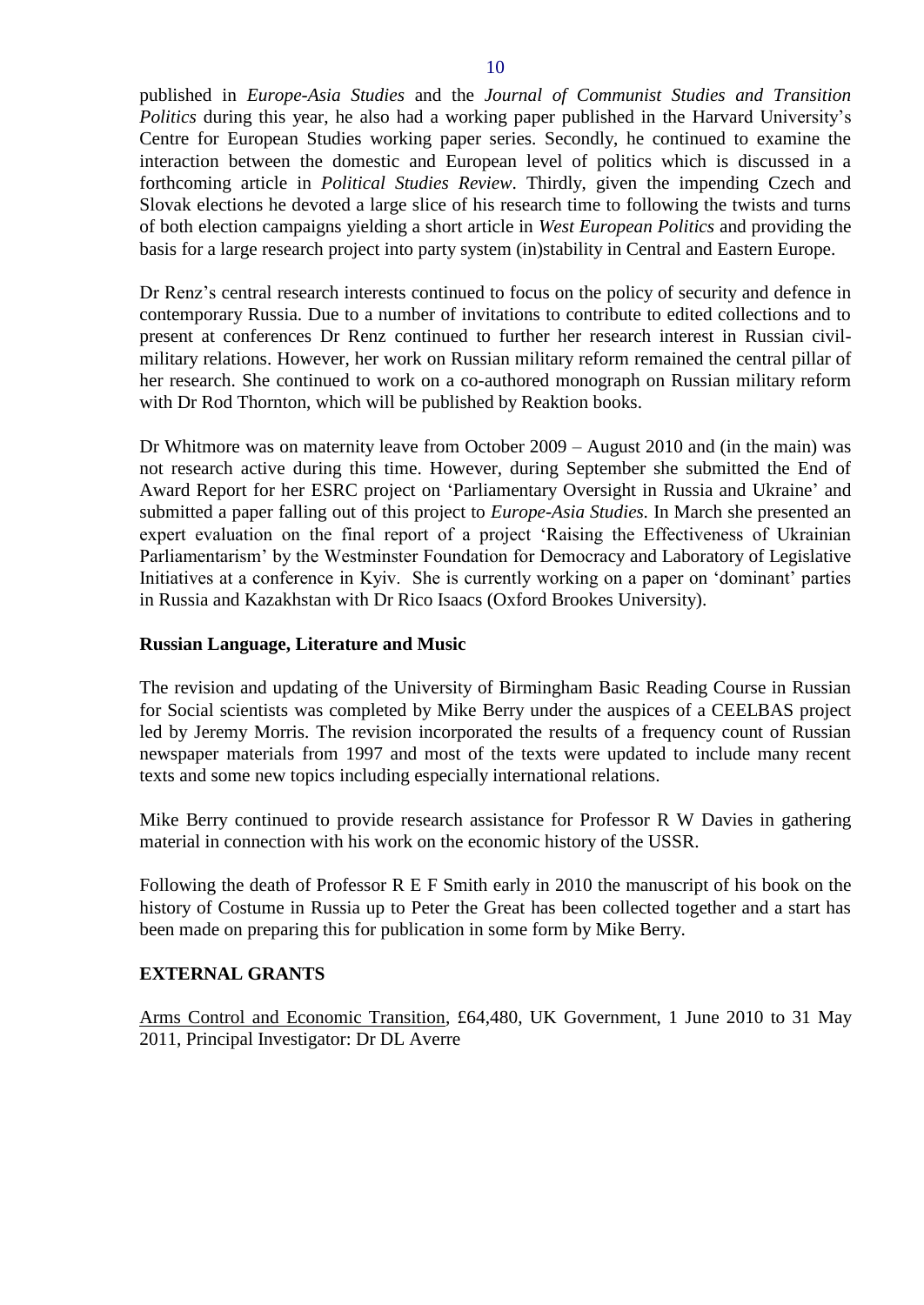# <span id="page-10-0"></span>**PUBLICATIONS**

# <span id="page-10-1"></span>**Books and Articles published by Members, Associate Members and Honorary Research Staff of the Centre**

| D L Averre | Competing Rationalities: Russia, the EU<br>the<br>"Shared"<br>and<br>Neighbourhood", Europe-Asia Studies, Vol 61, No 19, 2009, pp 1689-<br>713                                                                                                                            |  |  |  |
|------------|---------------------------------------------------------------------------------------------------------------------------------------------------------------------------------------------------------------------------------------------------------------------------|--|--|--|
| D L Averre | Russia: A Global Power?, in Kirchner, E and Sperling, J, eds, National<br>Security Cultures: Patterns of Global Governance, Routledge,<br>Abingdon/New York, 2010, pp 265-86                                                                                              |  |  |  |
| D L Averre | The US, the EU and Russia: a 'Strategic Partnership' or a New Détente?,<br>in, Wouters, J and Sterkx, S, eds, European Union, United States and<br>Global Governance - Major Trends and Challenges, Leuven Centre for<br>Global Governance Studies: Leuven, 2010, pp 11-8 |  |  |  |
| D L Averre | Russia's Relations with the EU and NATO: Towards a Strategic<br>Partnership? Institute of History, University of Basel, Switzerland, 2010,<br>pp 7-9                                                                                                                      |  |  |  |
| J R Batt   | Signs of hope in the Western Balkans?' <i>Policy Brief</i> no 21,2009, FRIDE                                                                                                                                                                                              |  |  |  |
| R Connolly | 'Financial Vulnerabilities in Russia, Russian Analytical Digest, No 65,<br>2009, (also published in German language as: Russlands Finanzielle<br>Verwundbarkeiten', Russland Analysen, September No 187)                                                                  |  |  |  |
| R Connolly | 'The EU Economy: Member States Outside the Euro Area', Journal of<br>Common Market Studies, Vol 48, 2009, pp 243-66                                                                                                                                                       |  |  |  |
| R Connolly | 'Financial Vulnerabilities in Russia', Russian Analytical Digest, Vol 65,<br>No 9, 2009, pp 1-15                                                                                                                                                                          |  |  |  |
| J M Cooper | 'The 'Security Economy'' in Galeotti, M, ed, The Politics of Security in<br>Russia, Ashgate, Farnham, Burlington, 2010, pp 145-69                                                                                                                                         |  |  |  |
| J M Cooper | 'The National Innovation System of the Russian Federation' in<br>Narayanan, VK, Collarelli O'Connor, G, eds, Encylopedia of Technology<br>and Innovation Management, Wiley, Chichester, 2010, pp 367-74                                                                   |  |  |  |
| J M Cooper | Rosbalt - biznes. Protekionnizm - ne v interesakh Rossii (on Russia's<br>efforts to join the World Trade Organisation), 2010                                                                                                                                              |  |  |  |
| J M Cooper | 'The Innovative Potential of the Russian Economy', Russian Analytical<br><i>Digest</i> , no 88, 29 November 2010, pp 8-12<br>http://www.isn.ethz.ch/isn/Current-Affairs/Policy-<br>Briefs/Detail/?lng=en&id=124640                                                        |  |  |  |
| J M Cooper | 'Military Expenditure in the Russian Federation, 2007-2009: A Research<br>Note', published on website of Stockholm International Peace Research<br>Institute, July 2009                                                                                                   |  |  |  |
|            | http://www.sipri.org/research/armaments/milex/publications/unpubl_milex/Cooper_2009                                                                                                                                                                                       |  |  |  |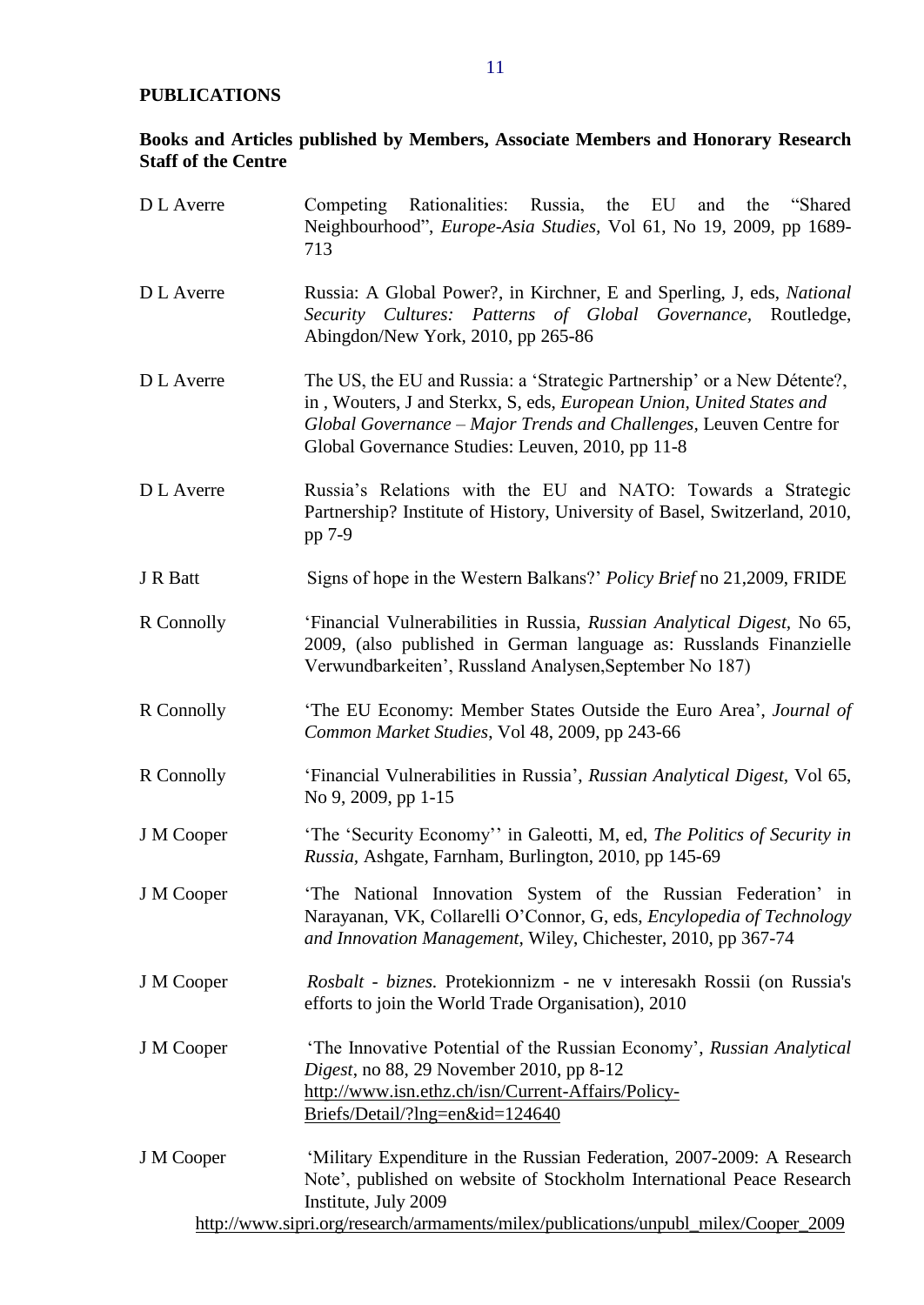| R W Davies (with<br>T Shanin)   | 'The Archives and the Stalinist Economy', Studies in Russian Economic<br>and Social History, Vol 22, 2009, pp 9-23                                                                                                       |
|---------------------------------|--------------------------------------------------------------------------------------------------------------------------------------------------------------------------------------------------------------------------|
| R W Davies                      | 'The Economic History of the Soviet Union Reconsidered', Kritika, Vol<br>11, No 1, 2010, pp 145-59                                                                                                                       |
| R W Davies                      | 'Prices, Costs and Finance in the Soviet Union, 1933-1939: a Survey',<br>PERSA papers, University of Warwick, No 60, 2010, pp 1-14                                                                                       |
| P Hanson                        | 'Russia's Inward and Outward Foreign Direct Investment: Insights into<br>the Economy', <i>Eurasian Geography and Economics</i> , Vol 51, No 5, 2010,<br>pp 632-53                                                        |
| P Hanson                        | 'Managing the Economy', in White, S, Hale, HE, Sakwa, R, eds,<br>Developments in Russian Politics 7, Palgrave Macmillan, Basingstoke &<br>New York, 2010, pp 188-206                                                     |
| P Hanson                        | 'Alexander Zinoviev and the Russian Tragedy', Baltic Worlds, Vol 3, No<br>2, 2010, pp 18-26                                                                                                                              |
| P Hanson                        | 'Future Russian Power Demand in Doubt', <i>Energy Economist</i> , Issue 343,<br>2010, pp 10-3                                                                                                                            |
| P Hanson                        | 'Russia as a Player in the Global Economy', Annual Conference of the<br>Association for the Study of Nationalities, Columbia University, New<br>York, $15$ pp                                                            |
| P Hanson                        | 'Russia to 2020', Finmeccanica (Occasional Paper), 2009, 49 pp,<br>www.chathamhouse.org.uk/publications/papers/view/-/id/802                                                                                             |
| P Hanson (with<br>E Teague)     | 'Business and the State in Russia: Pas de Deux or Tavern Brawl',<br>CEELBAS conference, Bath, 11-12 June 2010, 15 pp                                                                                                     |
| M Harrison (with<br>J Eloranta) | War and Disintegration, 1914-1945' in Broadberry, S and O'Rourke, K,<br>eds, The Cambridge Economic History of Modern Europe. Volume 2:<br>1870-2000, Cambridge University Press, Cambridge, 2010, pp 133-55             |
| T J Haughton                    | 'For Business, for Pleasure or for Necessity? The Czech Republic's<br>Choices for Europe, Europe-Asia Studies, Vol 61, No 8, 2009, pp 1371-<br>92.                                                                       |
| T J Haughton                    | Does EU Membership Matter?, Party Politics in Central and Eastern<br>Europe, Editor of special issue of The Journal of Communist Studies and<br>Transition Politics, Vol 25, No 4, 2009                                  |
| T J Haughton                    | Introduction: Driver, Conductor or Fellow Passenger? EU Membership<br>and Party Politics in Central and Eastern Europe', The Journal of<br>Communist Studies and Transition Politics, Vol 25, No 4, 2009, pp 413-<br>26. |
| T J Haughton (with              | A Tool in the Toolbox: Assessing the Impact of EU Membership on<br>Party Politics in Slovakia, The Journal of Communist Studies and<br>Transition Politics, Vol 25, No 4, 2009, pp 540-63                                |

12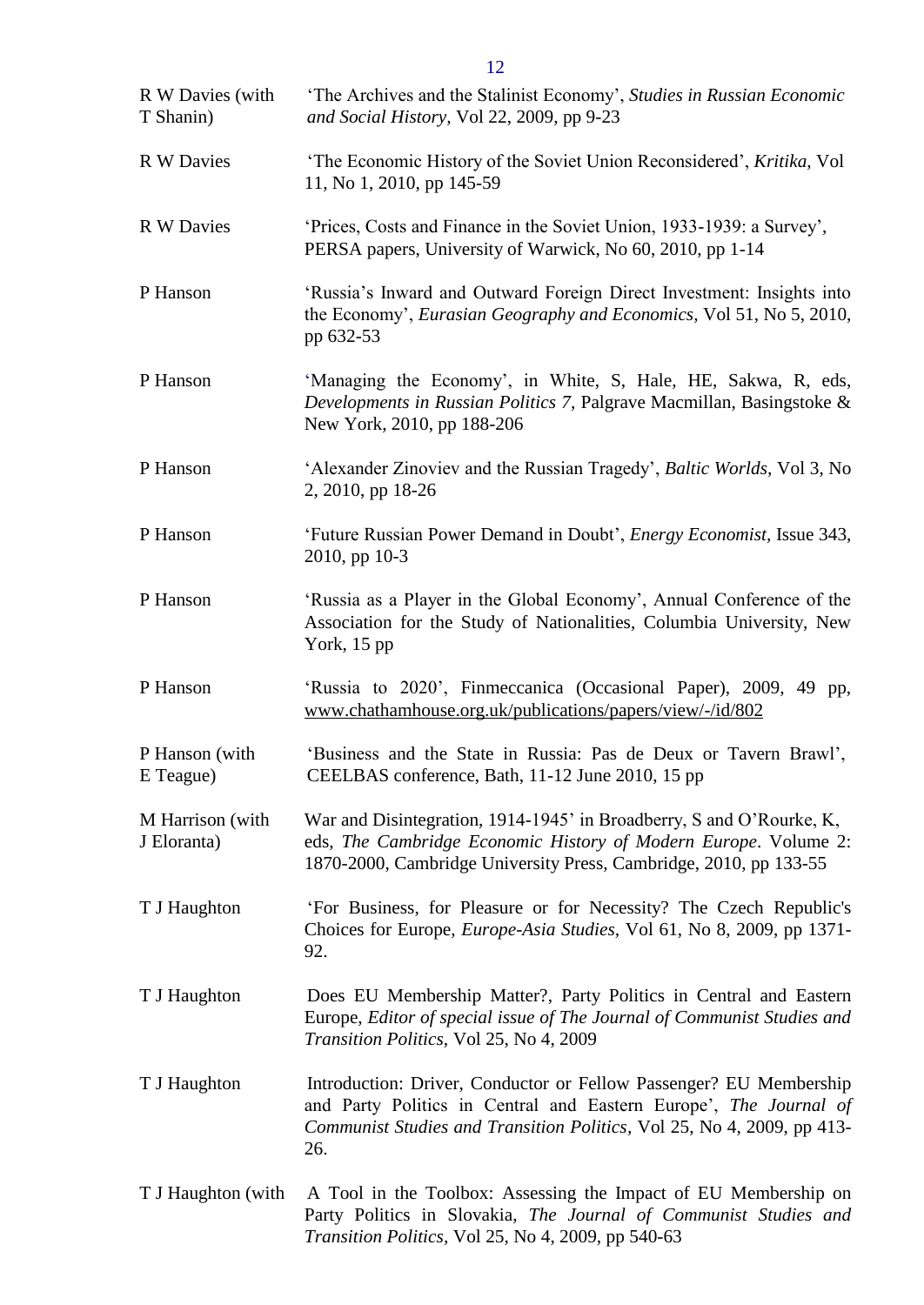T J Haughton (with Nathaniel Copsey) Editorial: 2009, A Turning Point for Europe*? Journal of Common Market Studies*, Vol 48, 2010, pp 1-6 T J Haughton (Ed) *Party Politics in Central and Eastern Europe: Does EU Membership Matter?* London, Routledge, 2010 T J Haughton ed (with The JCMS Annual Review of the European Union in 2009, Oxford, Copsey N) Blackwell, 285 pages, 2010 T J Haughton (with 'A Fragile Stability: The Institutional Roots of Low Party System K Deegan-Krause) Volatility in the Czech Republic, 1990-2009', *Politologicky Casopis; Czech Journal of Political Science, Vol* 17, 2010, pp 227-41 T J Haughton 'Vulnerabilities, Accession Hangovers and the Presidency Role: Explaining New EU Member States Choices for Europe' http://www.ces.fas.harvard.edu/publications/docs/pdfs/CEE\_WP\_68.pdf Harvard University Center for European Studies: Central and Eastern Europe Working Paper Series, Cambridge, MA, 2010 T J Haughton 'Slovakia: Elections Bring Change of Direction', *Oxford Analytica* T J Haughton 'Slovakia: A Step in the Right Direction', *Control Risks PRIME,* 2010 T J Haughton 'Modra je dobra: the 2010 Czech and Slovak elections', *British Czech and Slovak Review,* 2010, pp 6-7 T J Haughton 'How to Win Votes and Influence People: Some Reflections from Slovakia', posted at http://www.pozorblog.com/2010/06/guest-bloggertim-haughton-on-slovak-electoral-politics-part-i/ T J Haughton 'City of Angels: Impressions of the Czech Election Campaign', 29 May 2010, posted at http://www.pozorblog.com/2010/05/guest-blogger-timhaughton-on-czech-electoral politics/ T J Haughton 'Sweet and Sour European Union Presidencies', UACES Newsletter, No 62, 2010, 18 pp S Malle 'The Impact of the Financial Crisis on Russia', NCD Forum Paper, NATO Defense College, No 12, Research Division, Rome, 2009. J B Morris 'Elevating Verka Serdiuchka: A Star-Study in Excess Performativity' in Goscilo, H, ed, *Celebrity and Glamour in Contemporary Russia: Shocking Chic,* 2010, *pp* 195-218, Routledge, London and New York J B Morris 'Drinking to the Nation: Russian Television Advertising and Cultural Differentiation' in Beumers B, Hutchings S, eds, *Globalisation, Freedom and the Media after Communism,* Routledge, London, 2009, pp 141-58 J B Morris 'The Diamond Arm, Brilliantovaia ruka' in Beumers, B, ed, *Directory of World Cinema: Russia,* 2010, pp 142-3, Intellect J B Morris Cheburashka (Krokodil Gena, 1969; Cheburashka, 1971; Shapokliak, 1974 and Cheburashka idet v shkolu, 1983, in Beumers, B, ed, *Directory of World Cinema: Russia,* 2010, pp 289-91, Intellect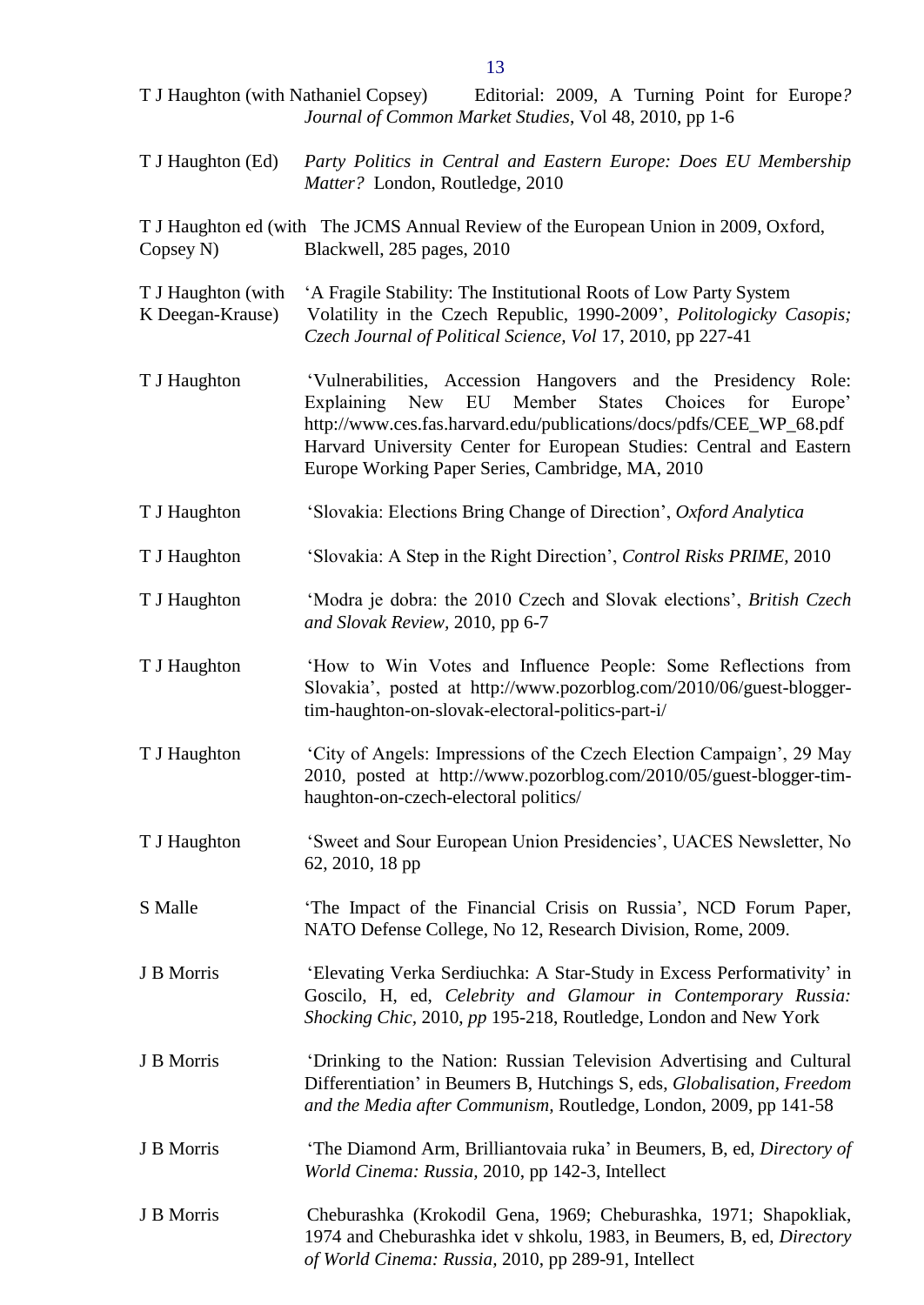| J B Morris    | (Troe iz Prostokvashino, 1978; Kanikuly v<br>Prostokvashino<br>Prostokvashino, 1980; Zima v Prostokvashino, 1984), in Beumers, B, ed,<br>Directory of World Cinema: Russia, 2010, p 292, Intellect                                                                                                                                                                                                                                                                                                                                                                                             |
|---------------|------------------------------------------------------------------------------------------------------------------------------------------------------------------------------------------------------------------------------------------------------------------------------------------------------------------------------------------------------------------------------------------------------------------------------------------------------------------------------------------------------------------------------------------------------------------------------------------------|
| J B Morris    | Review of the film "A Copy can Never Replace the Original": Murad<br>Ibragimbekov's Three Girls, kinokultura, 2008                                                                                                                                                                                                                                                                                                                                                                                                                                                                             |
| M P Perrie    | "Royal Marks": Reading the Bodies of Russian Pretenders, 17 <sup>th</sup> -19 <sup>th</sup><br>Centuries', Kritika: Explorations in Russian and Eurasian History, New<br>Series, Vol 11, No 3, 2010, pp 535-61                                                                                                                                                                                                                                                                                                                                                                                 |
| M P Perrie    | 'Alexander Filjushkin, Ivan the Terrible: A Military History', Slavic<br>Review, vol 68, no 4, 2009, pp 993-4                                                                                                                                                                                                                                                                                                                                                                                                                                                                                  |
| M P Perrie    | 'V N Kozliakov, Mikhail Fedorovich; Marina Mnishek; Vasilii Shuiskii<br>[Review on Early 17 <sup>th</sup> -century Royal Biographies]', <i>Kritika: Explorations</i><br>in Russian and Eurasian History, vol 11, no 2, 2010, pp 411-22                                                                                                                                                                                                                                                                                                                                                         |
| M P Perrie    | 'Russian National Identity in the Early Modern Period: Recent English-<br>Language Historiography', in Szvák, G, ed, Gosudarstvo i natsiya v<br>Rossii i Tsentral'no-vostochnoi Evrope. Materialy mezhdunarodnoi<br>nauchnoi konferentsii budapeshtskogo Tsentra rusistiki ot 19-20 maya<br>2008 g. / State and Nation in Russia and Central-East-Europe. Materials<br>of the International Historical Conference at the Centre for Russian<br>Studies in Budapest, 19-20 May, 2008, (Ruszisztikai Könyvek XXII)<br>Budapest: Russica Pannonicana, 2009 [published January 2010], pp 30-<br>38 |
| M P Perrie    | 'Samozvantsy XVII v. i vopros o legitimnosti pravyashchego tsarya<br>$[17th$ -Century Pretenders and the Problem of the Legitimacy of the<br>Ruling Tsar]', in Samovantsy i samozvanchestvo v Moskovii. Materialy<br>mezhdunarodnogo nauchnogo seminara (25 maya 2009 g., Budapesht)<br>[Pretenders and the Pretender Phenomenon in Muscovy. Proceedings of<br>an International Academic Seminar (25 May 2009, Budapest)], ed. Dyula<br>Svak [Gyula Szvák]. Budapest: Russica Pannonicana, [June] 2010, pp<br>66-88                                                                            |
| M P Perri     | 'Narodnye mneniya i slukhi o tsare (1630-1650 gg.) [Popular opinion<br>and rumours about the tsar, 1630-50]', in Sosloviya, instituty i<br>gosudarstvennaya vlast' v Rossii. Srednie veka i rannee novoe vremya.<br>Sbornik statei pamyati akademika L.V. Cherepnina [Estates, institutions]<br>and state power in Russia. The Middle Ages and Early Modern Period. A<br>collection of articles in memory of Academician L.V. Cherepnin], eds.<br>V.L. Yanin, V.D. Nazarov. Moscow: Yazyki slavyanskikh kul'tur, 2010,<br>pp 613-20                                                            |
| E A Rees      | Coming to Terms with Europe's Communist Past, in Pakier M, Strath B,<br>eds, A European Memory? Contested Histories and Politics of<br>Remembrance, Berghahn Books, 2010, pp 219-32                                                                                                                                                                                                                                                                                                                                                                                                            |
| <b>B</b> Renz | 'Russian Military Reform: Problems and Prospects', Royal United<br>Services (RUSI) Journal, Vol 155, No 1, 2010, pp 58-62                                                                                                                                                                                                                                                                                                                                                                                                                                                                      |

14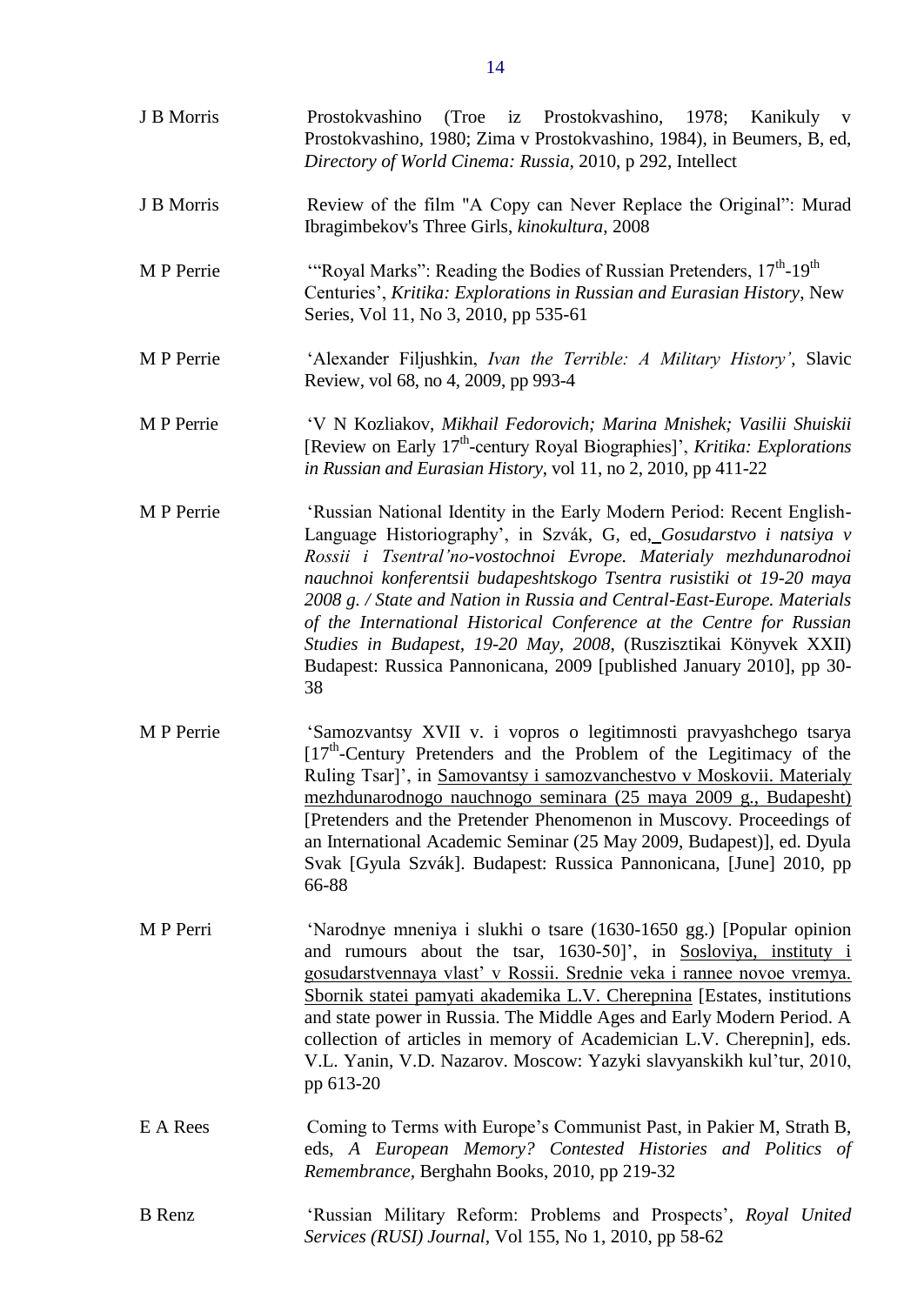| <b>B</b> Renz                                                                                         | 'Chinese Migration: Still the Major Focus of Russian Far East/Chinese<br>Northeast Relations?', The Pacific Review, Vol 23, No 2, 2010, pp 261-<br>85                                                                                                         |
|-------------------------------------------------------------------------------------------------------|---------------------------------------------------------------------------------------------------------------------------------------------------------------------------------------------------------------------------------------------------------------|
| <b>B</b> Renz                                                                                         | Status and Treatment of Detainees in Russia's Chechen<br>'The<br>Campaigns', in Scheipers, S, ed, Prisoners in War, Oxford University<br>Press, Oxford, 2010, pp 205-18                                                                                       |
| <b>B</b> Renz                                                                                         | 'Civil-Military Relations and the Security Apparatus', in Galeotti, M, ed,<br>The Politics of Security in Modern Russia, Ashgate, Farnham, 2010, pp<br>51-68                                                                                                  |
| DJ White                                                                                              | Candidate Strategies and Electoral Competition in the Russian<br>Federation: Democracy Without Foundation, Party Politics, Vol 15, No<br>6, 2009, pp 762-64                                                                                                   |
| S Whitmore                                                                                            | 'Parliamentary Oversight in Putin's Neo-patrimonial State. Watchdogs or<br>Show-dogs?', Europe-Asia Studies, Vol 62, No 6, 2010, pp 999-1025                                                                                                                  |
| S Whitmore                                                                                            | napriamy pidvyshchennia efektyvnosti parlaments'koho<br>'Osnovni<br>kontroliu v Ukraini', (Raising the Effectiveness of Parliamentary<br>Oversight in Ukraine), <i>Parlament</i> , 2010, No 1, pp 30-1 (Ukrainian<br>language journal article)                |
| K Wolczuk                                                                                             | Contemporary Ukraine on the Cultural Map of Europe, <i>Europe-Asia</i><br><i>Studies</i> , Vol 62, No 5, 2010, 859-61                                                                                                                                         |
| K Wolczuk (with<br>Gromadzki, G,<br>Moychan V,<br>Riabchuk M,<br>Solonenko I,<br>Stewart S, Sushko O) | 'Beyond Colours: Assets and Liabilities of 'Post-Orange' Ukraine, Kyiv<br>and Warsaw, International Renaissance Foundation, Kyiv and Stefan<br>Batory Foundation, Warsaw, 2010, 101 pages                                                                     |
| K Wolczuk                                                                                             | Convergence without Finalite: EU's strategy towards the wider Black<br>Sea Region, in Handerson, K, Weaver, C, eds, Europe's Black Sea<br>(EXPO/B/AFET/FWC/2009-01/LOT1/13<br>PE<br>Dilemma<br>$433.676$ ,<br>Ashgate, 2010, pp 45-62                         |
| K Wolczuk                                                                                             | Analysis of the Presidential Elections in Ukraine, Briefing Note,<br>prepared for the Policy Department, Directorate-general for external<br>policies of the Union, Brussels, European Parliament, 2010, 6 pages                                              |
| K Wolczuk                                                                                             | Analysis of the national indicative programme 2011-2013 for Ukraine',<br>Ad Hoc Briefing, prepared for the Policy Department, Directorate-<br>general for external policies of the union, European Parliament<br>(Brussels), European Parliament, 2010, 10 pp |
| G Yemelianova, ed                                                                                     | 2009. Islamic Radicalisation: A Post-Soviet, or Global Phenomenon? In<br>Yemelianova, G, Radical Islam in the Former Soviet Union, Routledge,<br>London, 2009, pp 11-30                                                                                       |

G Yemelianova (with Islam and Ethno-Nationalism in the North-Western Caucasus, in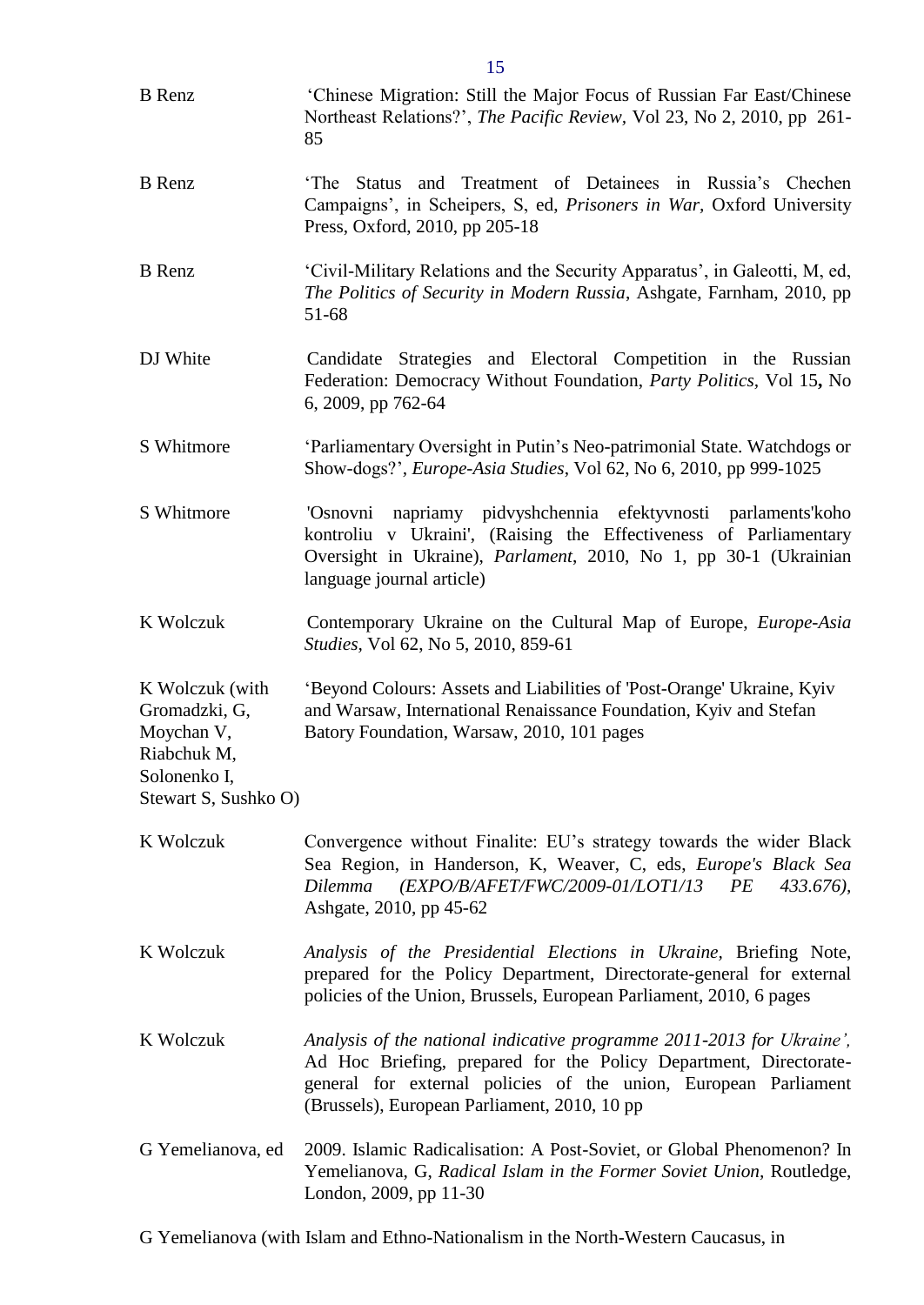| D Sagramoso)                                                                           | Yemelianova, G, ed, Radical Islam in the Former Soviet Union,                                         |  |  |  |  |
|----------------------------------------------------------------------------------------|-------------------------------------------------------------------------------------------------------|--|--|--|--|
|                                                                                        | Routledge, London, 2009, pp 112-45,                                                                   |  |  |  |  |
| G Yemelianova (with, Islam and Islamism in the Ferghana Valley, In Yemelianova, G, ed, | Salmorbekova Z, Radical Islam in the Former Soviet Union, Routledge,<br>London, 2009, pp $211 - 43$ , |  |  |  |  |

G Yemelianova, ed Radical Islam in the Former Soviet Union, London, Routledge, 2009, 305 pages

#### <span id="page-15-0"></span>**Birmingham Slavonic Monographs**

There were no new publications this year.

## <span id="page-15-1"></span>**THESES AND DISSERTATIONS**

#### <span id="page-15-2"></span>**Completed**

R Connolly The Economic Sources of Political Change in Post-communist Europe (PhD; co-supervisors JM Cooper and TJ Haughton)

S Denca 'European Integration and Foreign Policy in Central and Eastern Europe: The Cases of Hungary, Slovakia and Romania' (PhD; co-supervisors DL Averre and N Copsey)

#### <span id="page-15-3"></span>**In Preparation**

| J Andy          | Politics in the Soviet Army. Civil-Military Relations in the Soviet Union<br>in the Khrushchev era, 1953-1964' (PhD; co-supervisors JR Smith and M<br>$\text{Ilic}$                                             |
|-----------------|-----------------------------------------------------------------------------------------------------------------------------------------------------------------------------------------------------------------|
| M Atwal         | 'Nashi and the Young Guard' (PhD; supervisor DJ White)                                                                                                                                                          |
| <b>MJ</b> Frear | 'Political Change in Independent Belarus' (PhD; co-supervisors K)<br>Wolczuk and DJ White)                                                                                                                      |
| T Gladkikh      | 'Erosion of National Identity? The Role of the International Business<br>Environment in Shaping the Cultural Identities of Russian and British<br>Business People' (PhD; co-supervisors JM Cooper and D Kaneff) |
| K Hoffman       | 'Capabilities of Regional integration in the Post-soviet Space' (PhD;<br>supervisor JM Cooper)                                                                                                                  |
| V Hudson        | 'Soft Power as a Tool of Russian Foreign Policy' (PhD; co-supervisors DL<br>Averre and NE Rulyova)                                                                                                              |
| A Prodromidou   | 'Russian Energy Elites, Energy Politics and Russian Foreign Energy<br>Policy in the Caspian' (PhD, co-supervisors DL Averre and JM Cooper)                                                                      |
| M Rasell        | 'Social Citizenship, Disability and Welfare Provision in Contemporary<br>Russia: Views from Below' (PhD, supervisor JM Cooper)                                                                                  |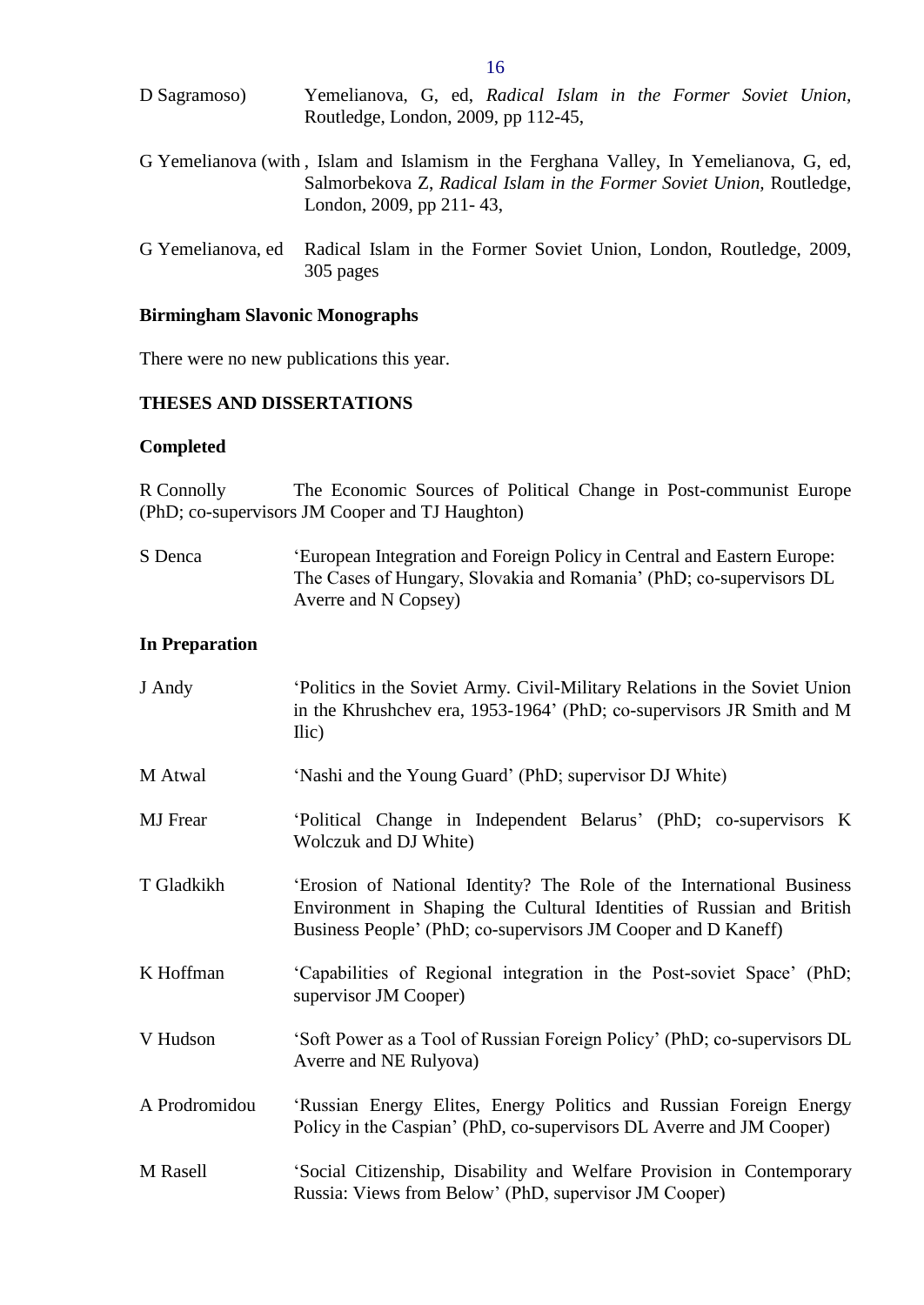| E Sleptsova | 'Exports from Ukraine to the European Union: Macro, Micro - and<br>Political Economy Factors' (PhD, co-supervisors JM Cooper and K<br>Wolczuk) |
|-------------|------------------------------------------------------------------------------------------------------------------------------------------------|
| A Snetkov   | The Evolution of Russia's Security Discourse 2000-2008: State Identity,<br>Security Priorities and Chechnya' (PhD; supervisor DJ White)        |

#### <span id="page-16-0"></span>**SEMINARS**

#### <span id="page-16-1"></span>**Current Affairs Seminar**

The following meetings took place, organised by David White.

#### *September 2009*

Julian Cooper (CREES): 'Russia's Crisis Choice: To Muddle Through or Modernise?'

#### *October 2009*

Richard Connolly (CREES): 'The Severity of the Economic Crisis in Emerging Europe: Causes and Consequences'

Matthew Frear (CREES): 'From Belarus with Love: A "Return to Europe" under Lukashenka?

Professor Frances Millard (Essex): Poland – 20 years after the collapse of communism

David White (CREES): 'According to the Kremlin's Script: No Surprises in Russia's Regional Elections'

## *November 2009*

Dr Bettina Renz (Nottingham): 'Military Reform in Russia'

Professor Marie Mendras (LSE) Rewriting history in Russia

Dr Derek Averre (CREES):

Oscar Pardo Sierra (POLSIS): 'Sailing Against the Wind? Georgia and the EU'

#### *December 2009*

Dr Tim Haughton (CREES): 'Stable Parties, Unstable Politics: The Czech Republic 20 Years after the Velvet Revolution'

Dr Ewa Ochman (Manchester): 'Soviet War Memorials, Urban Spaces and the Reconstruction of National Identities in Post-communist Eastern Europe'

#### *January 2010*

Professor Judy Batt (CREES/CSSD): 'The Western Balkans on the agenda of the Spanish EU Presidency'

Dr Rilka Dragneva Lewers (Manchester): Resistance or Receptiveness: The Dynamics of Legal Reform in the Post-Soviet States

## *February 2010*

Dr Natalya Rulyova (CREES): 'The Russian Media under Medvedev: *Glasnost* Upside Down?'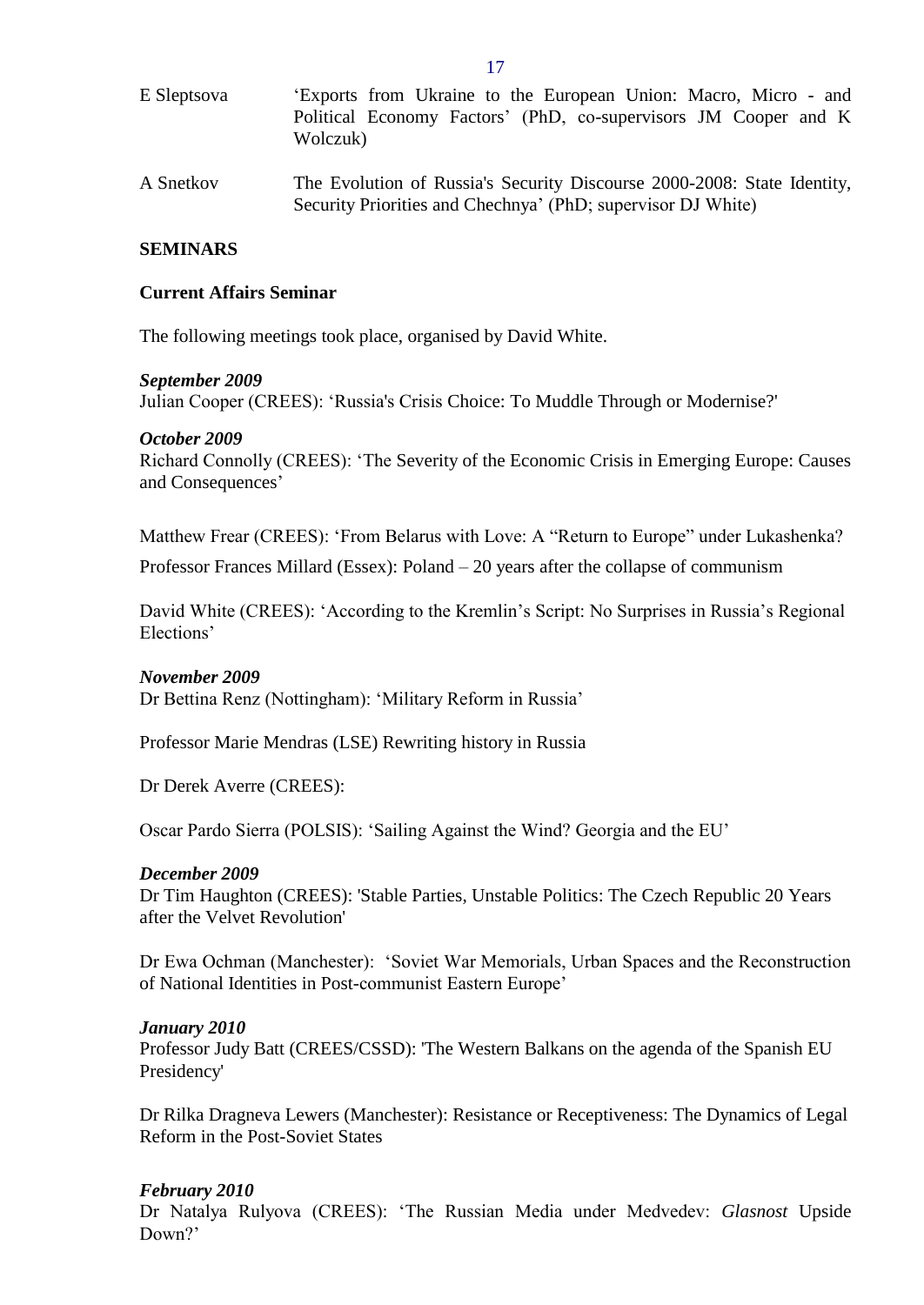Dr Tim Haughton (CREES): Co-operation, Conspiracy, Corruption and (In)competence: Political Parties in Slovakia and the Forthcoming Elections

Professor Julian Cooper (CREES): 'Medvedev's 'modernisation' of Russia: mantra, mirage and myth'

Professor Timothy Colton (Davis Center, Harvard) and Dr Kataryna Wolczuk (CREES): Ukrainian Presidential Elections

## *March 2010*

Dr Dominique Moran (GEES): 'Crime and Punishment: Russia's geography of imprisonment'

Dr John Round (GEES): Corruption title TBC

Dr Jeremy Morris (CREES): 'Negotiating worker identity and the nature of "precarious work" in the Russian margins'.

Dr Richard Connolly (CREES) Russia's place in the shifting global political economy

## <span id="page-17-0"></span>**Russian Films**

*A programme of videos of Russian films has continued to be shown.*

## <span id="page-17-1"></span>**OTHER PUBLIC OUTPUT**

Dr Averre gave several interviews with SKYTV and local radio stations.

While in Stockholm for the ICCEES Conference in April, Professor Cooper and Dr Connolly attended an expert lunch at the offices of East Capital, one of the largest investors in central and eastern Europe, where they were both invited to give their assessment of the long-term effects of the global recession on the region.

Professor Cooper gave a talk on 'Russia Today at the Business Briefing 2009 at the London Chamber of Commerce in September and in October he was a participant in a briefing on Russia' of the Foreign Secretary, David Miliband, at the Foreign and Commonwealth Office in London.

Professor Cooper was interviewed at length in January by *Le Monde* (Paris) and cited in article on arms sales to Russia, issue 25-1-10, 'Les vents contraires du Mistral'.

The ESRC have published on their website a set of thirty tables prepared by Professor Davies entitled - SOVIET ECONOMIC DEVELOPMENT IN THE 1930s: SOME BASIC DATA Professor Hanson wrote eleven daily briefs, each of c. 1200 words, for clients of Oxford Analytica. He was invited to participate in a BP away day on 'Russia' at Cliveden, Bucks, 13- 14 May 2010 and on 19 May he made a presentation of 'Russia to 2020' at the head office of Finmeccanica, Rome. Throughout the year he participated in numerous round-tables at Chatham House, including chairing meeting with Alexander Voloshin, former head of Russian presidential administration (5 March 2010).

Dr Haughton worked alongside Michael Roberts, the British Ambassador to Slovakia during the 2010 parliamentary elections in Slovakia.

Dr Haughton was a frequent commentator for the leading Slovak daily *Sme*. Plus interviews with Bloomberg and Radio Free Europe.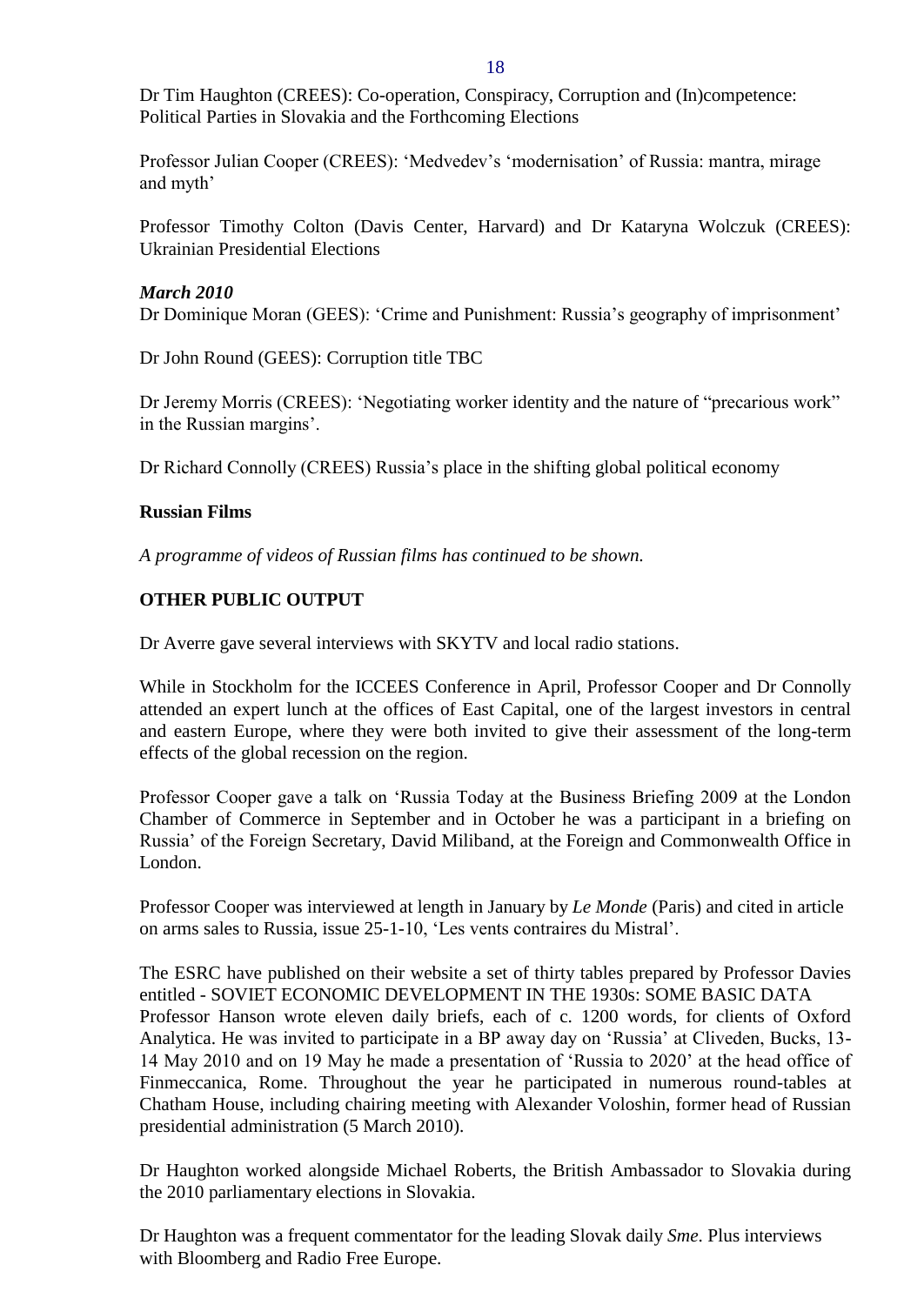## <span id="page-18-0"></span>**ANNUAL RESEARCH CONFERENCE**

St Catharine's Foundation Lecture by Guest Speaker: *Professor Alena Ledeneva (UCL) 'Why Russia cannot Modernise'*

Modernisation of Russia (Convenor: Richard Connolly) Chair: Richard Connolly (CREES) Julian Cooper (CREES): 'Can Medvedev Modernise?' Derek Averre (CREES): 'The Impact of the Modernisation Discourse on Russia's International Relations' Maureen Perrie (CREES) 'Modernisation under the Tsars and the Soviets' Silvana Malle (Verona): discussant

Ideological and Political Stagnation in Russia (Convenor: Dave White) Chair: Vickie Hudson (CREES) Richard Connolly (CREES): 'Dual Economy and Russian Political Developments' David White (CREES): 'The Poverty of Political Opposition in Russia' Edwin Bacon: 'Where Now for the Putin Project?'

EU Enlargement and Conditionality: an Unfinished Story (Convenor: Kasia Wolczuk) Chair: Derek Averre (CREES)

Tim Haughton (CREES): 'Half Full but also Half Empty: Conditionality, Compliance and the Quality of Democracy in Central and Eastern Europe'

Kasia Wolczuk (CREES); 'EU's Policy Towards Ukraine in the Aftermath of the Orange 'Revolution': Derailing of Conditionality'

Tereza Novotna (Boston University/IGS): 'Credit where Credit's Due: Secrets and Lies in the Czech Accession to the European Union'

Ethnography and the Margins (Convenor: Jeremy Morris)

Jeremy Morris (CREES): 'Beyond Coping: Informal Consumption in the Russian Margins – an Ethnographic Approach'

Kathryn Cassidy (CREES): 'Observing Illegality: Researching the Informal Economy of the Ukrainian-Romanian Border'

Anne White (Bath): 'The World Viewed from Poland B: Doing Migration Research on Poland's Eastern Border'

Discussant: Deema Kaneff

Politics of Regional Policy in Eastern Europe (Convenor: Elena Denezhkina)

Elena Denezhkina (CREES): 'State, Society and Sub-national Government in Eastern Europe' Adrian Campbell (IDD/CREES): 'Moldova's Regional Puzzle'

Elizabeth Teague (FCO): 'What does the Debate over Regional Mergers tell us about Putin's Power Vertical?'

Greg Andrusz: 'Berlin, Moscow, Warsaw: A Historical View of the Politics of Architecture and Memorialisation'

Challenges to Central Planning in Post-War Socialist Economies (Convenor: Jeremy Smith) Mark Harrison (Warwick), 'Forging Success: Soviet Managers and Accounting Fraud, 1943 to 1962'

Katalin Miklossy (Helsinki), 'Competition and Individualism as Key Concepts of the Reformist Experiment'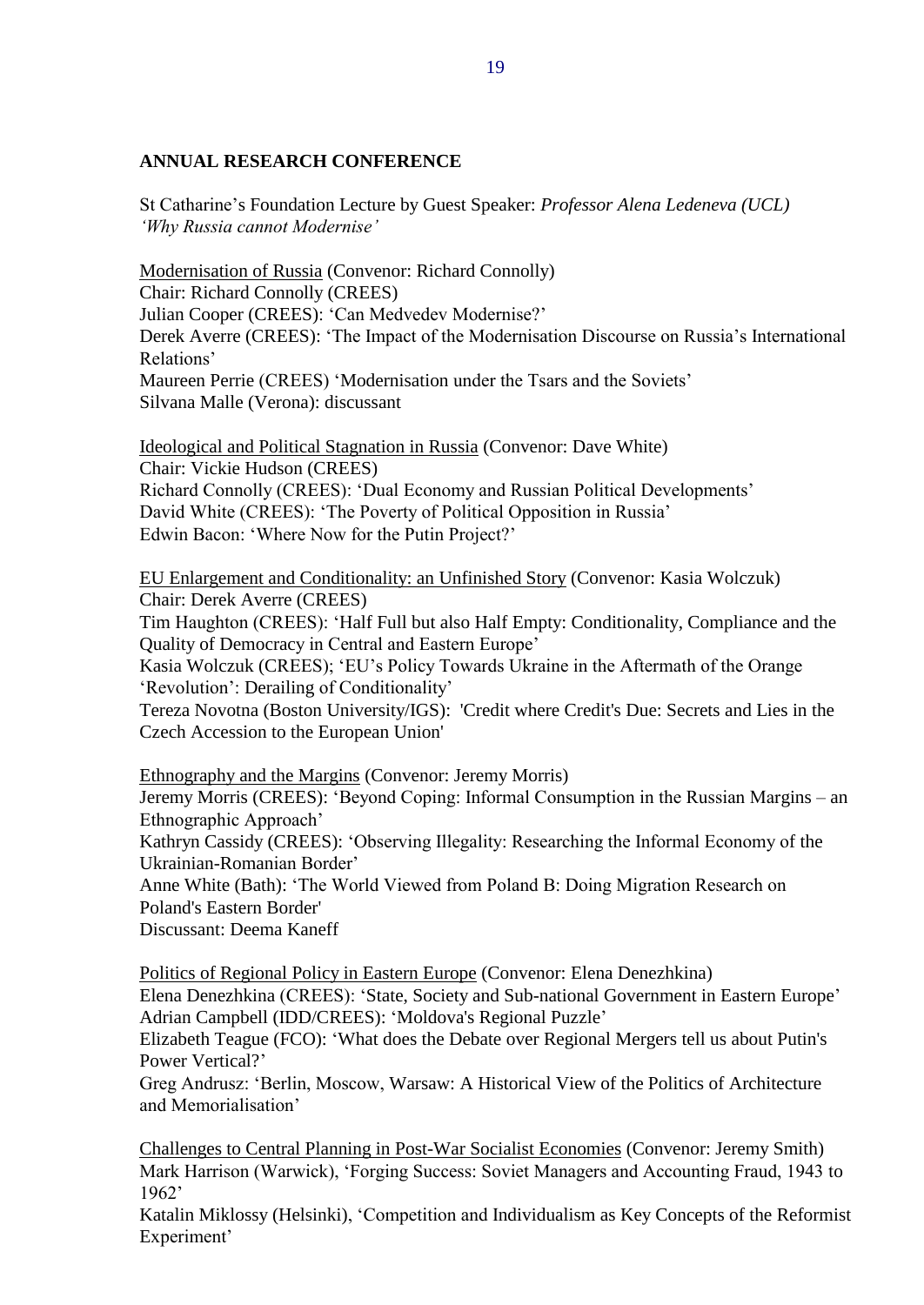Nataliya Kibita 'Testing the Idea of Decentralization: Controlling Resources in the Ukrainian SSR during the *Sovnarkhoz* Rform 1957-1965' Jeremy Smith (CREES) 'International Influence and the Modernization of the Soviet Economy: the Case of the Wine Industry in Georgia, 1955-1962'

## <span id="page-19-0"></span>**TRAVEL AND VISITS**

#### **Visitors to the Centre**

Prof Vladimir Baranovsky, Deputy Director, IMEMO, Moscow Sir Andrew Wood, Chatham House Dr Fraser Cameron, EU-Russia Centre, Brussels Dr Roy Alison, LSE Professor Mark Webber, Loughborough University Dir Andrew Wood, Chatham House Dr Andrew Monaghan, NATO Defense College, Rome Dr Olga Potemkina, [Head](mailto:olga_potemkina@mail.ru) of section, IERAS Mosco Dr Andrew Wilson, [European](mailto:andrew.wilson@ecfr.eu) Council on Foreign Relations Dr Larure Delcour, IRIS, Paris Dr Jackie Gower, King's College London Dr Elena Korosteleva, Aberystwyth University Prof Graham Timmins, [University](mailto:graham.timmins@stir.ac.uk) of Stirling Dr Chris Joyce, Foreign and Commonwealth Office Prof Martin Dangerfield, Wolverhampton University HMA Michael Roberts, British Ambassador to Slovakia, gave a talk entitled 'The Strength of Soft Power: British Diplomacy and Central and Eastern Europe' on Wednesday 10 March 2010

Vivien Schmidt (Boston University) contributed a Europe: state of the Union debate on 12 October 2009.

Marking the 20th Anniversary of the fall of the Berlin Wall and the collapse of the communist regimes in Central and Eastern Europe former British Ambassador to Moscow Rodric Braithwaite and distinguished academic now member of the European Parliament, Professor Gyorgy Schopflin exchanged their reflections on the causes and consequences of the 1989 Revolutions in Central and Eastern Europe at a special seminar on 8 October 2009.

## <span id="page-19-1"></span>**PRIZES AWARDED TO STUDENTS**

The Elisabeth Koutaissoff prize for the best first year undergraduate beginning Russian was won by Leszek Orciuch and Rhys Stevenson.

The Baykov Prize for the best second year undergraduate was awarded to Katharina Remshardt.

The Konovalov prize for the best final year undergraduate student was awarded to Simon Young.

The  $1<sup>st</sup>$  year EPSE prize was awarded to Andrius Juozapaitis. The  $3<sup>rd</sup>$  year EPSE prize was awarded to Andrew Ventham.

The Grayson Prize for the most outstanding postgraduate student taking a Russian Master's degree was awarded to Lisa Birchall.

The Ashley Prize for the best PhD thesis in the School of Social Sciences was awarded to Richard Connolly.